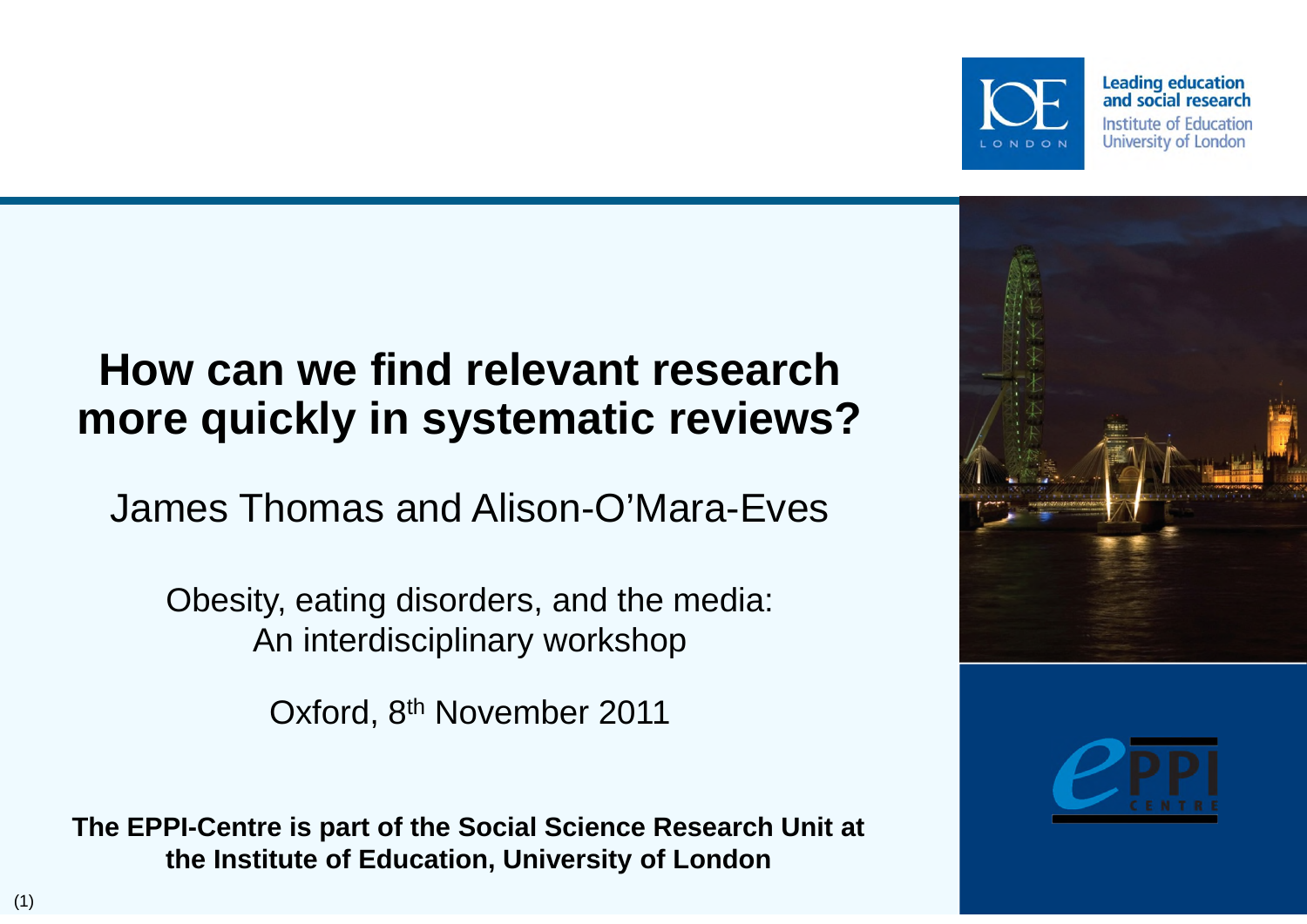# Social Science Research Uni

Five streams of work:

- Childhood Studies
- Evaluation of Social Interventions
- Sexual Health, Reproduction and Social Exclusion
- Evidence for Policy and Practice Information and Co-ordinating Centre
- Perspectives, Participation and Research

#### http://eppi.ioe.ac.uk/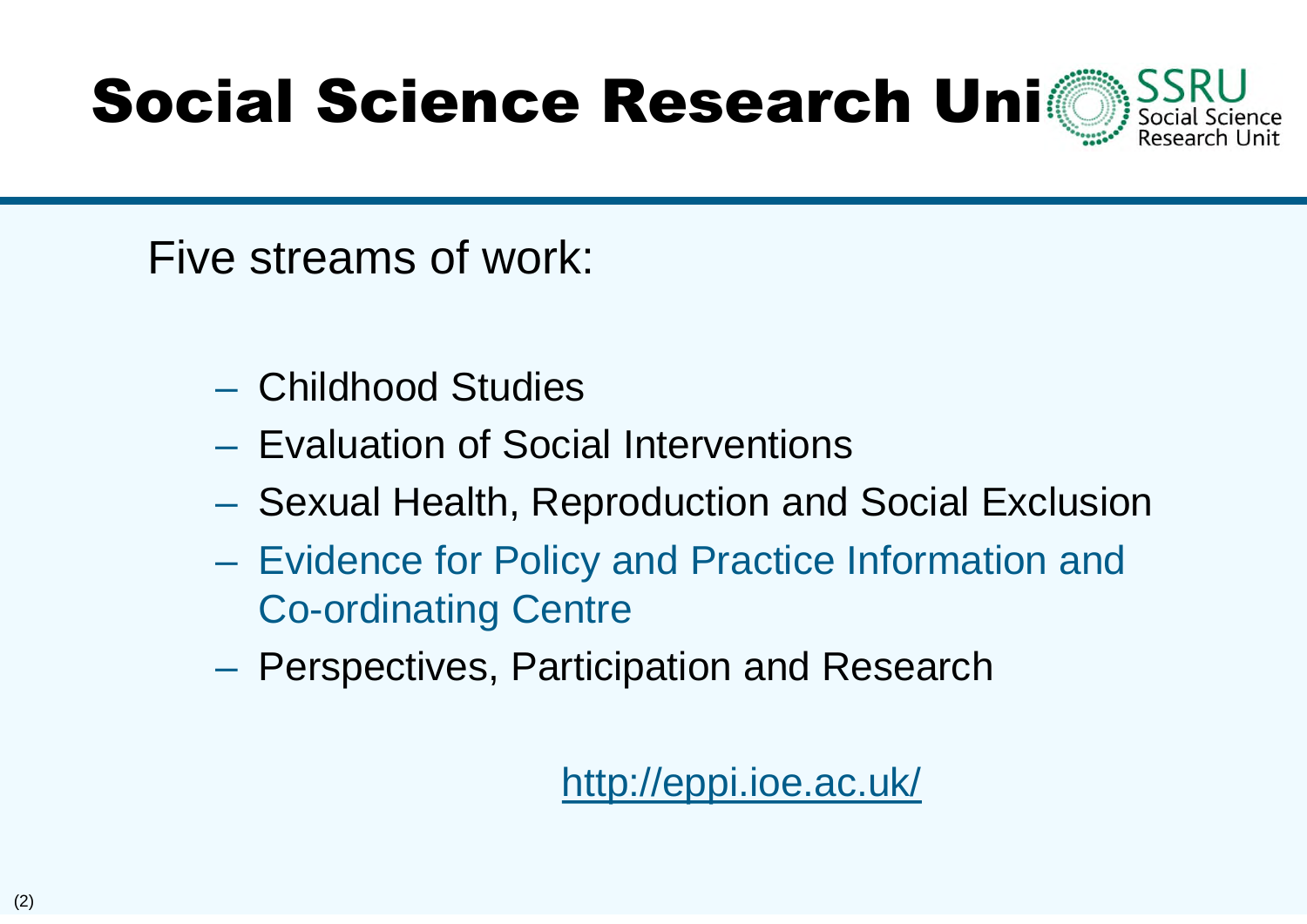#### Evidence for Policy and Practice Information and Coordinating (EPPI) Centre



Conducting reviews since 1993 In health promotion, education, social care, crime, transport, work and pensions, international development

Support and tools for review groups:

Education (25 groups, 70+ reviews), criminology, employment, speech and language, social care, development

EPPI-Reviewer software

Formal links with Cochrane and Campbell **Collaborations** 

Methodological work, e.g. Methods for Research Synthesis Node of the ESRC National Centre for Research Methods





On-line libraries of research evidence

Short courses and Masters course in evidence for public policy and practice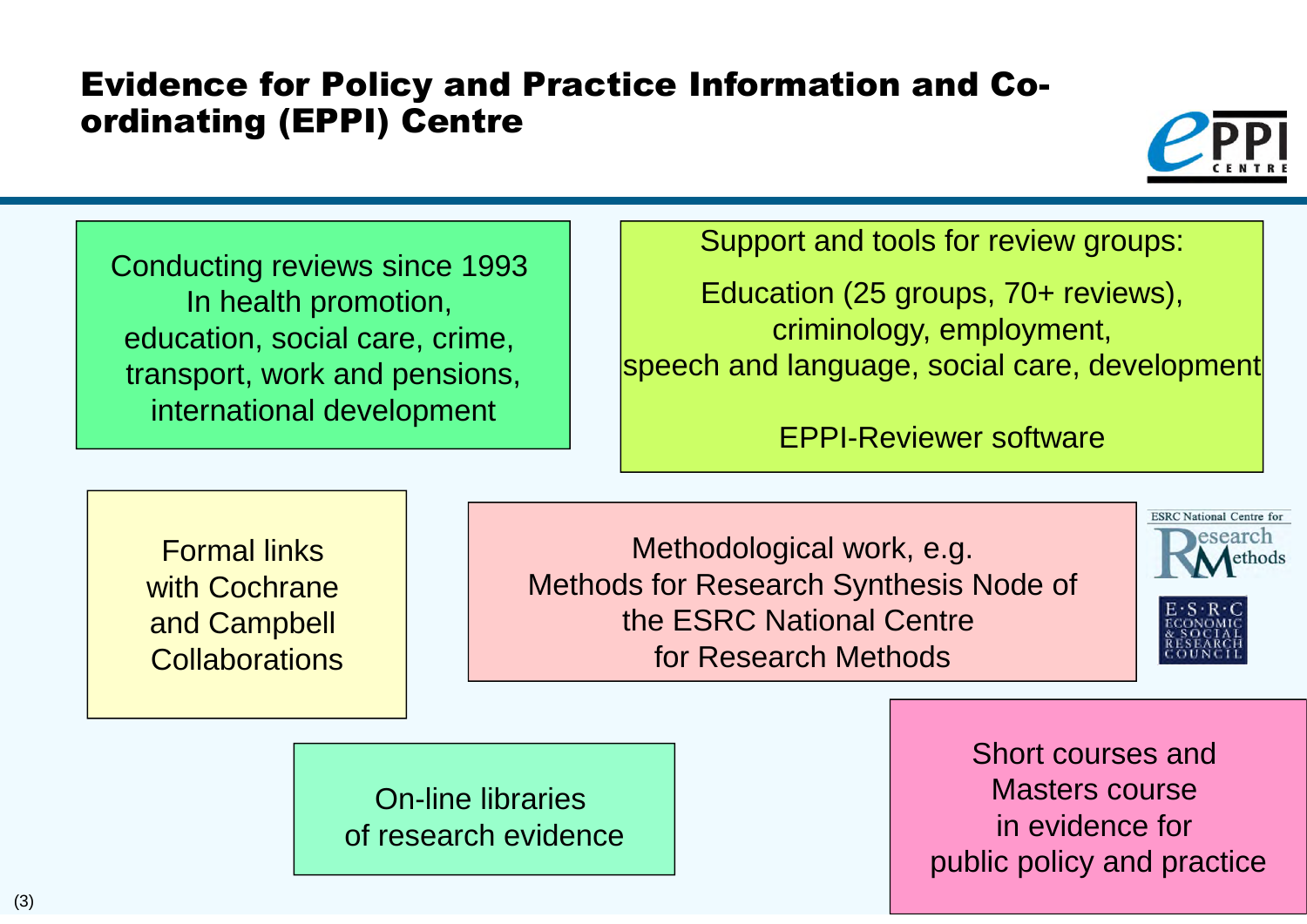#### The common stages of a systematic review

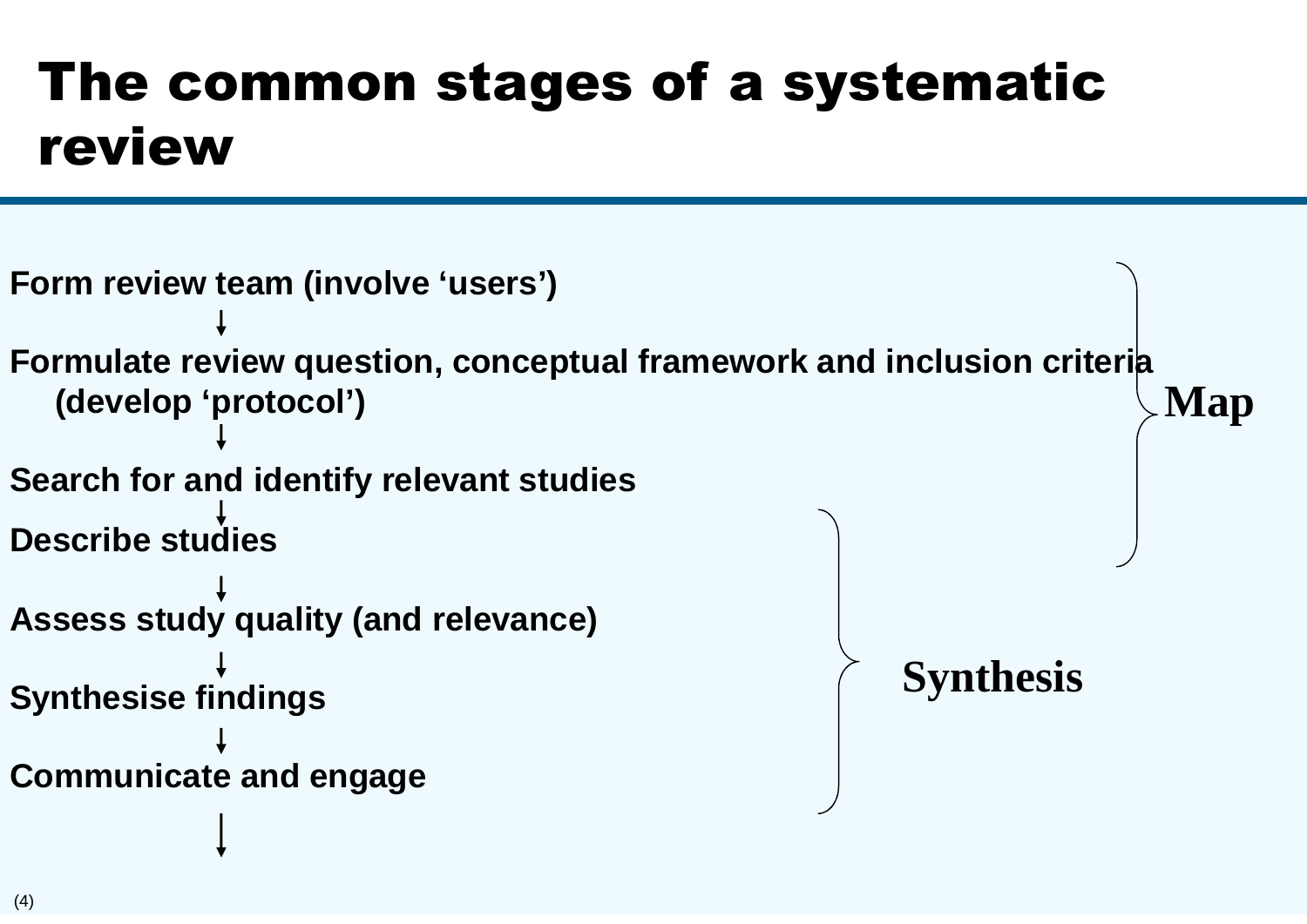#### Recent systematic reviews (all available at http://eppi.ioe.ac.uk/)

- Communities that cook: a systematic review of the effectiveness and appropriateness of interventions to introduce adults to home cooking (at peer review)
- Young people's views relating to obesity and body size, shape and weight (forthcoming)
- Caird J, Kavanagh J, Oliver K, Oliver S, O'Mara A, Stansfield C, Thomas J (2011) Childhood obesity and educational attainment: a systematic review. London: EPPI-Centre, Social Science Research Unit, Institute of Education, University of London.
- Rees R, Oliver K, Woodman J, Thomas J (2009) Children's views about obesity, body size, shape and weight: a systematic review. London: EPPI Centre, Social Science Research Unit, Institute of Education, University of London.
- Woodman J, Lorenc T, Harden A, Oakley A (2008) Social and environmental interventions to reduce childhood obesity: a systematic map of reviews. London: EPPI-Centre, Social Science Research Unit, Institute of Education, University of London.
- Aicken C, Arai L, Roberts H (2008) Schemes to promote healthy weight among obese and overweight children in England. Report. London: EPPI-Centre, Social Science Research Unit, Institute of Education, University of London.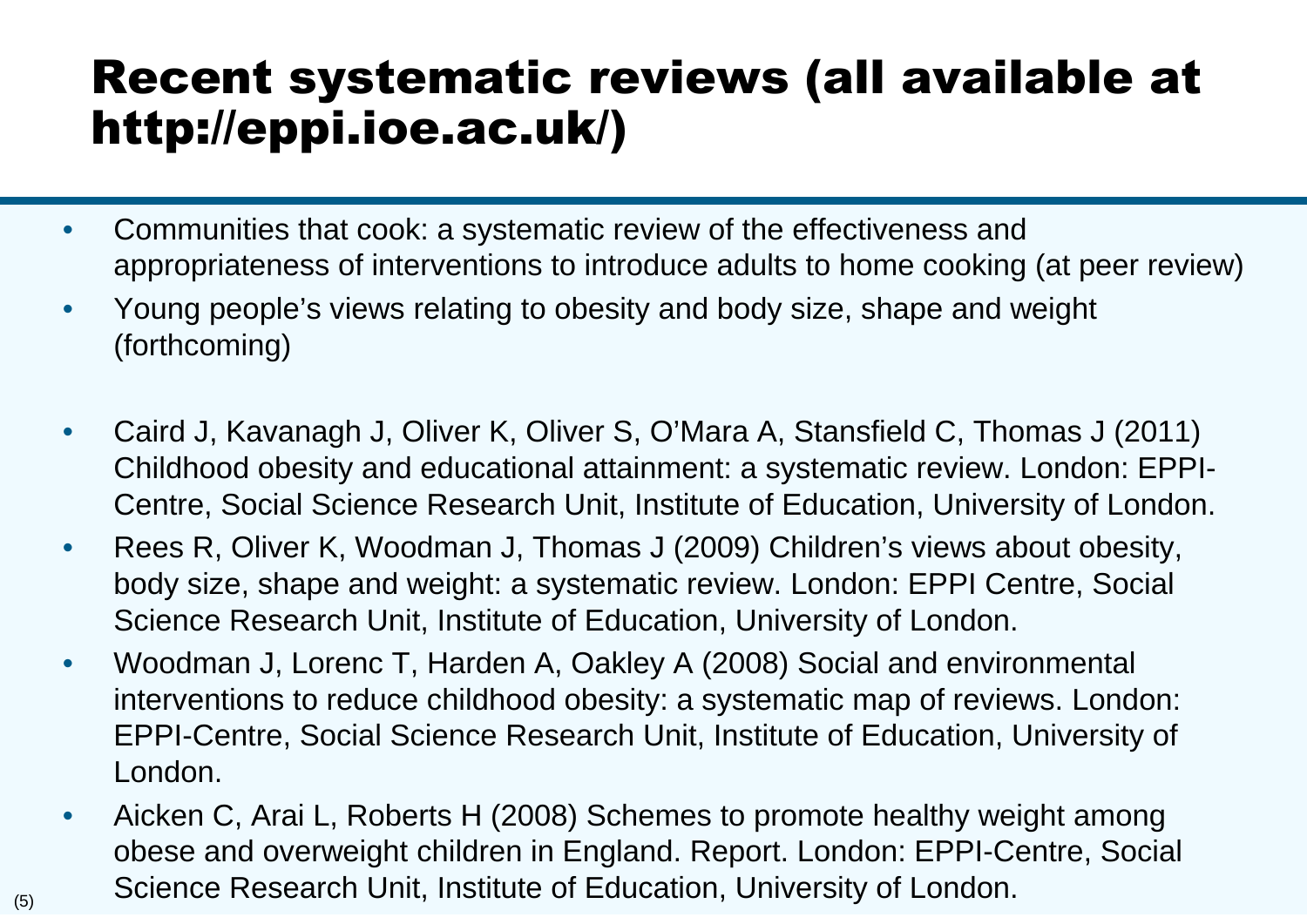#### Finding relevant studies is getting harder…

- There are more papers being published
- More journals being established
- More databases created
- More tools to aid searching (e.g. citation networks)
- More methodological development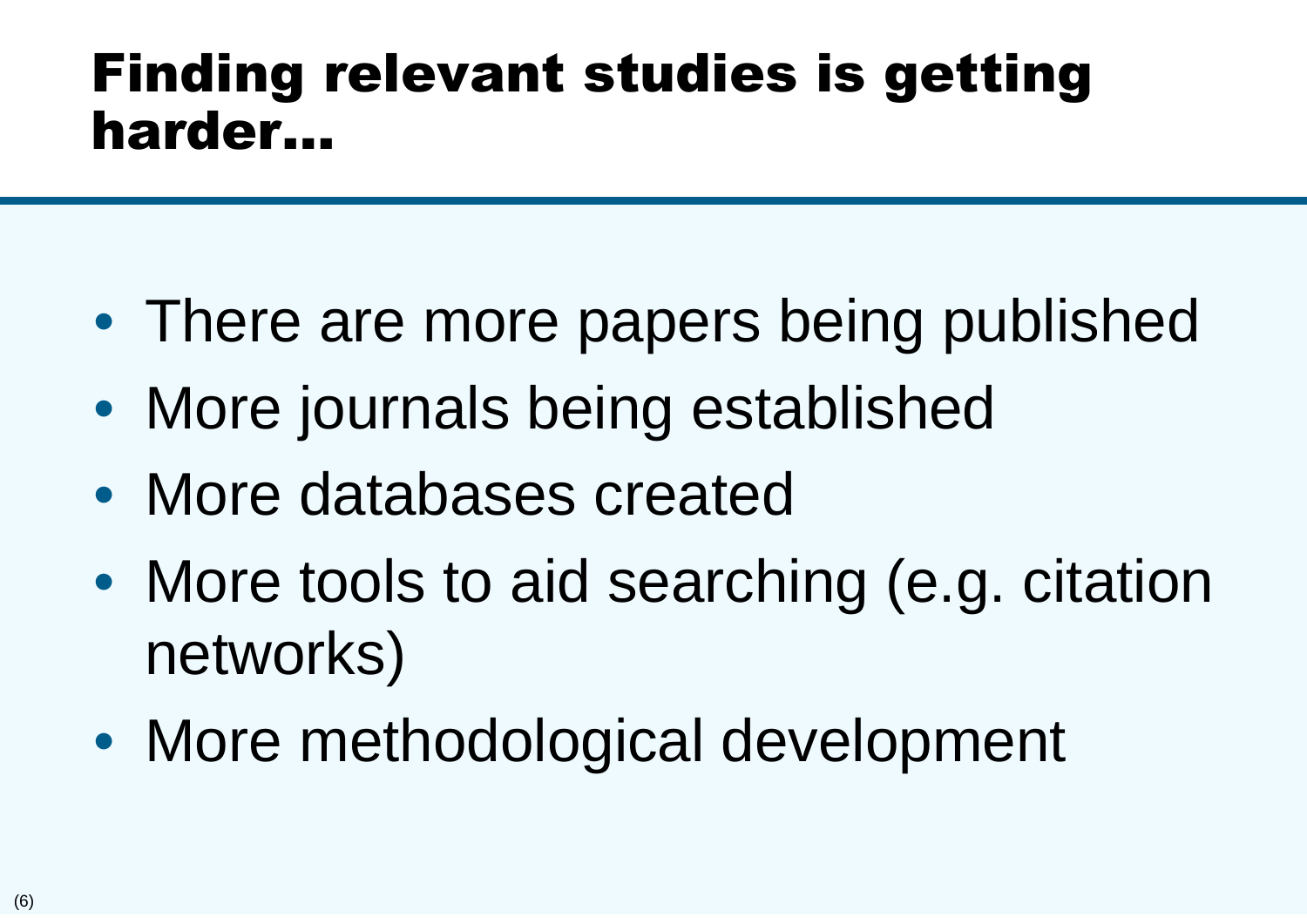#### But we need to search widely…

- Searching only the large databases (e.g. PubMed) misses important research
- Large databases often have a North-American bias
- Smaller databases often have less powerful search engines, but contain highly relevant studies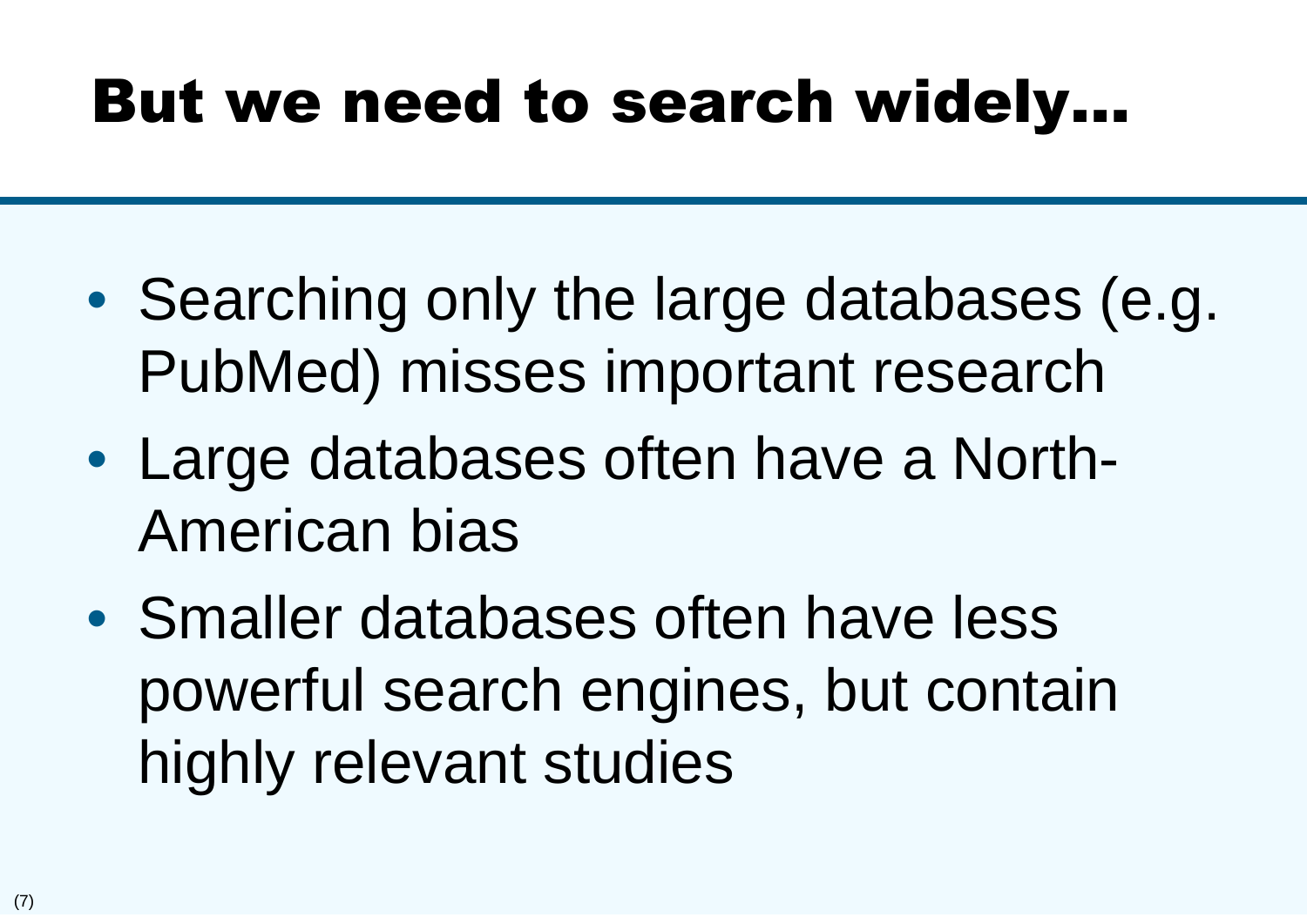#### The importance of searching a range of sources

**How are decisions made about the entry of people aged 65+ to care services?**

|                                | <b>SSCI</b> | <b>Medline</b> | <b>CINAHL</b> | <b>Caredata</b> |
|--------------------------------|-------------|----------------|---------------|-----------------|
| Unique articles<br>retrieved   | 237         | 182            | 27            | 16              |
| Unique<br>relevant<br>articles | 116         | 73             | 24            | 15              |

Taylor B, Dempster M and Donnelly M (2003) Hidden Gems: systematically Searching Electronic Databases for Research Publications for Social Work and Social Care. C J Social Work, 33:423-429.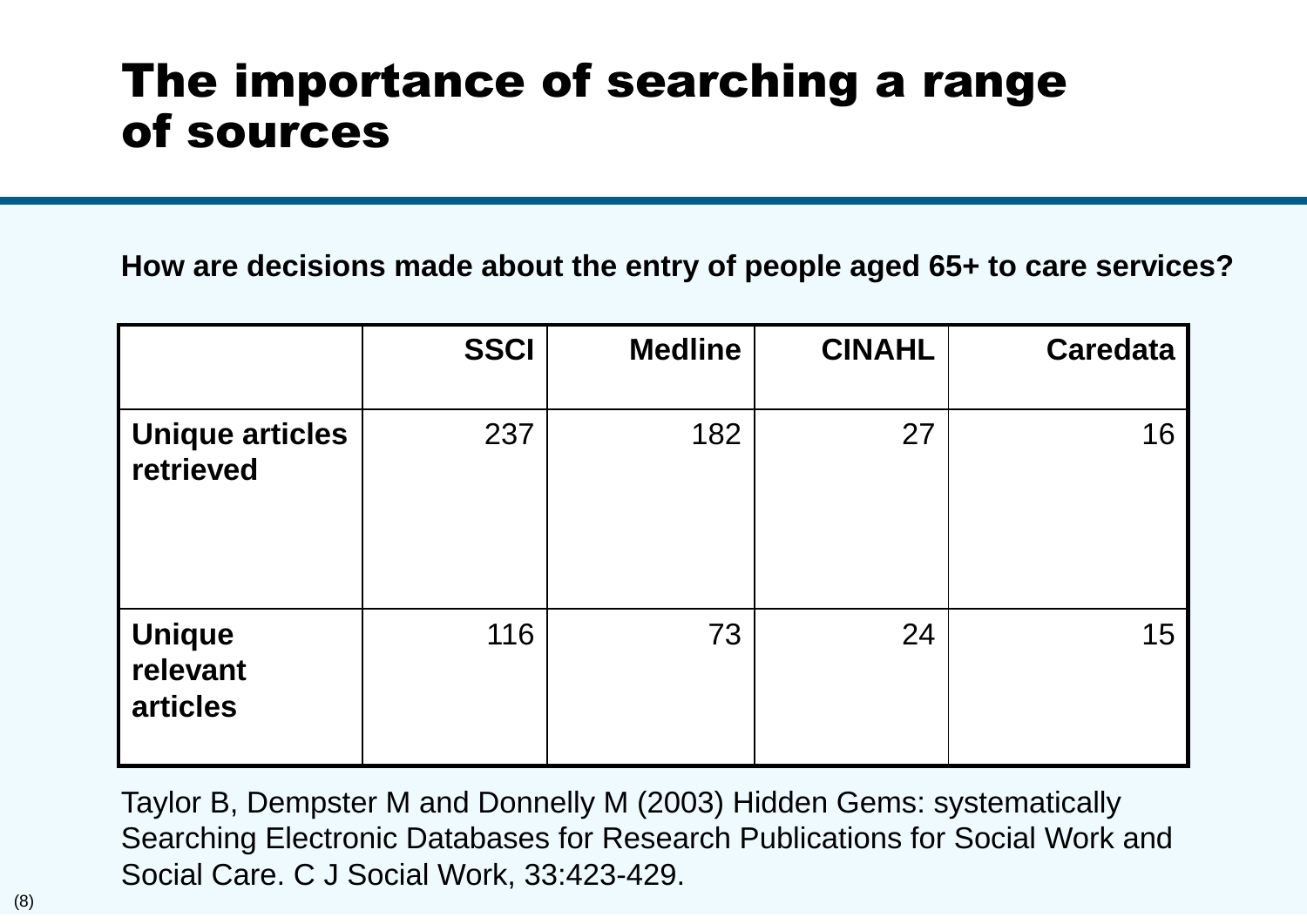#### The importance of using a variety of search terms

|             | <b>Detail of search</b><br>strategy | <b>Total number</b><br>of citations | <b>Number of</b><br>relevant<br><b>studies</b> | <b>Sensitivity</b><br>$\frac{0}{0}$ |
|-------------|-------------------------------------|-------------------------------------|------------------------------------------------|-------------------------------------|
| 1           | 31 terms                            | 1048                                | 72                                             | 100                                 |
| $\mathbf 2$ | 11 terms                            | 669                                 | 64                                             | 89                                  |
| 3           | terms                               | 385                                 | 47                                             | 65                                  |

\*Adapted from: Harden A, Peersman G, Oliver S, Oakley A (1999) Identifying primary research on electronic databases to inform decision-making in health promotion: the case of sexual health promotion. *Health Education Journal* 58: 290–301.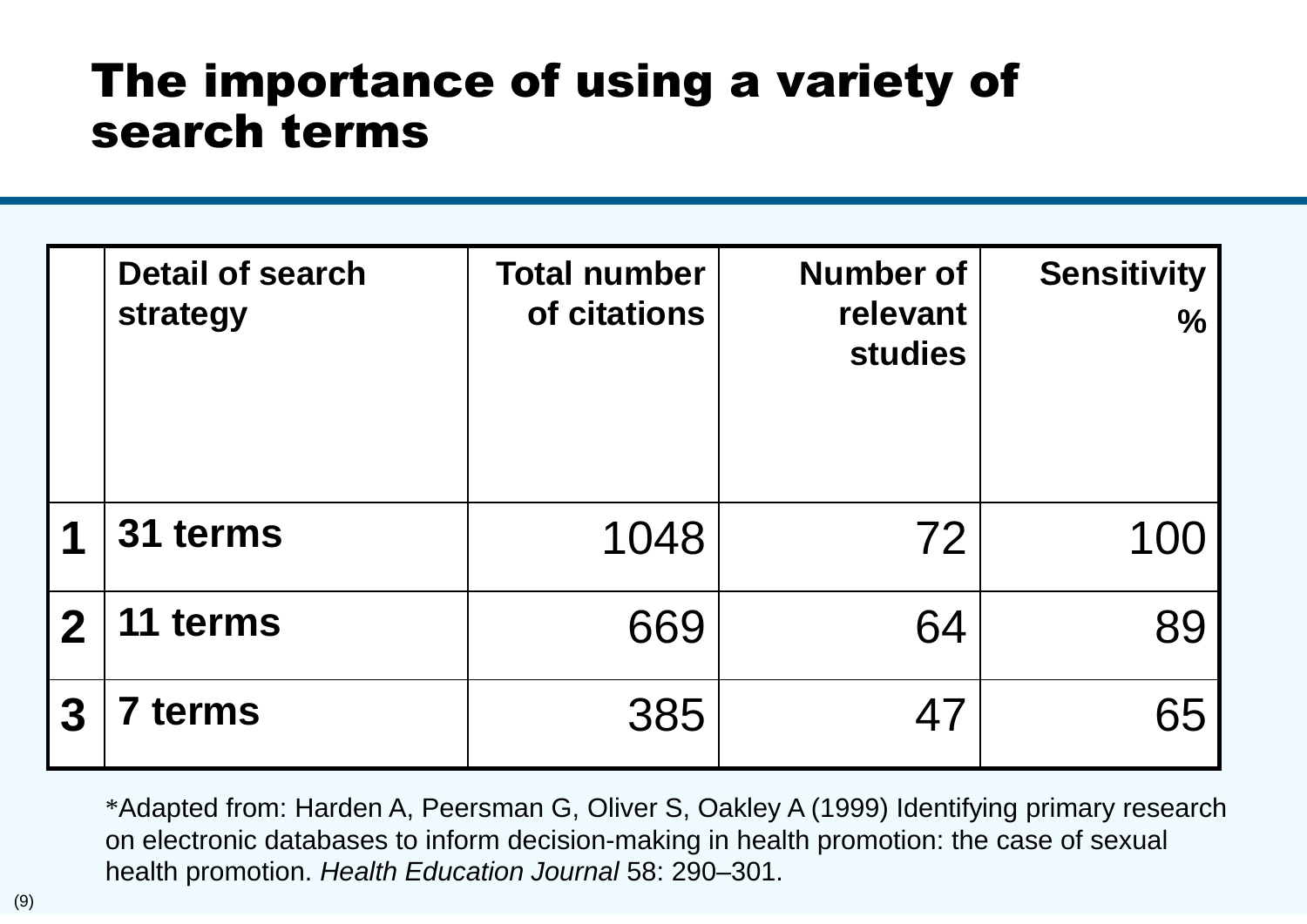#### The traditional approach (not to scale)

The studies found in my database search

The studies relevant to my review

All the studies in the world (mostly not relevant to my review)

The size of the search is tailored to the resources available for screening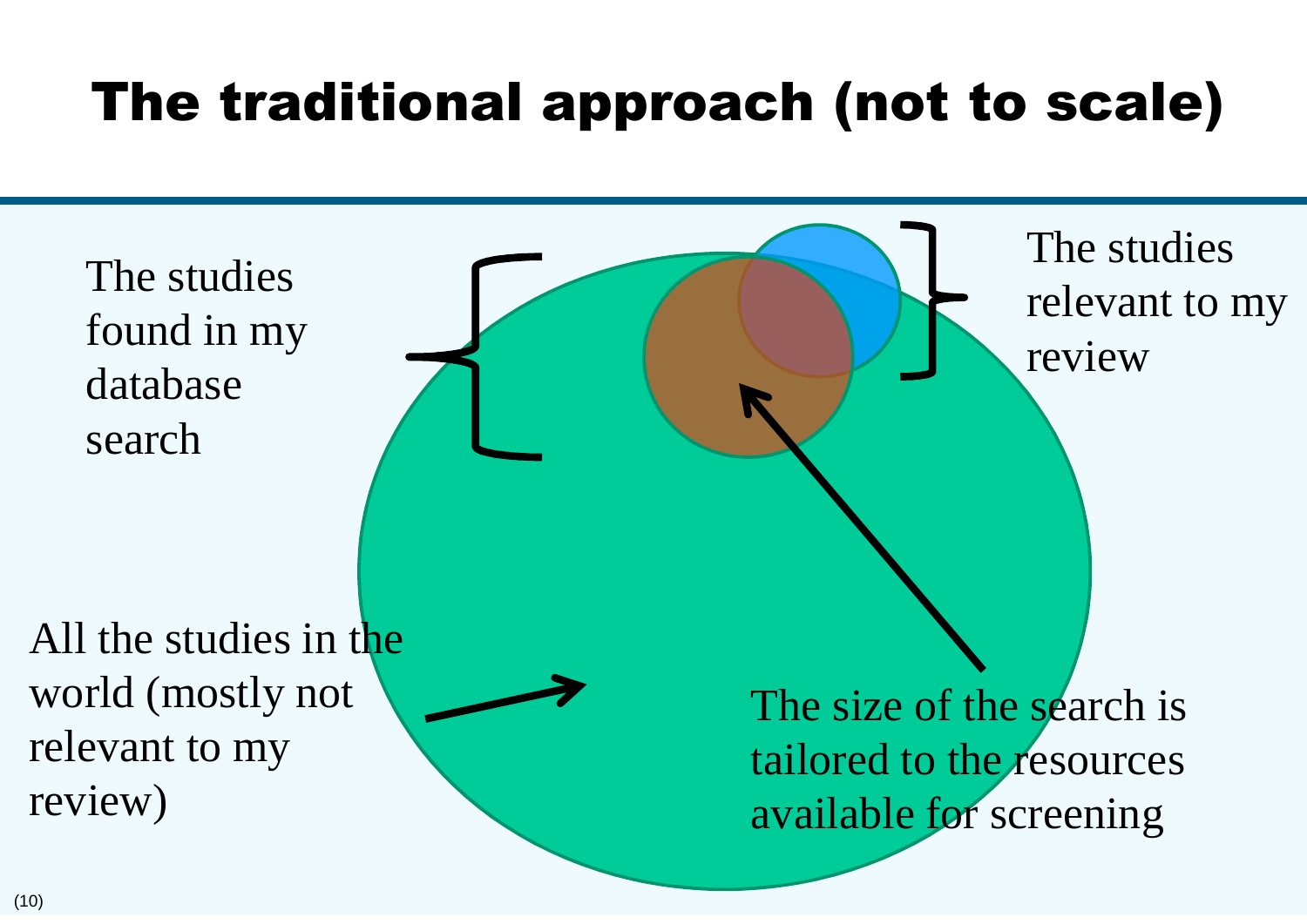## Precision and screening volume

Retrieving lower numbers of studies to screen means:

- Less screening (!); and
- Greater precision



Sampson M, Tetzlaff J, Urquhart C (2011) Precision of healthcare systematic review searches in a cross-sectional sample. Research Synthesis Methods 2 (2): 119-125

Relationship between screening volume and precision of the search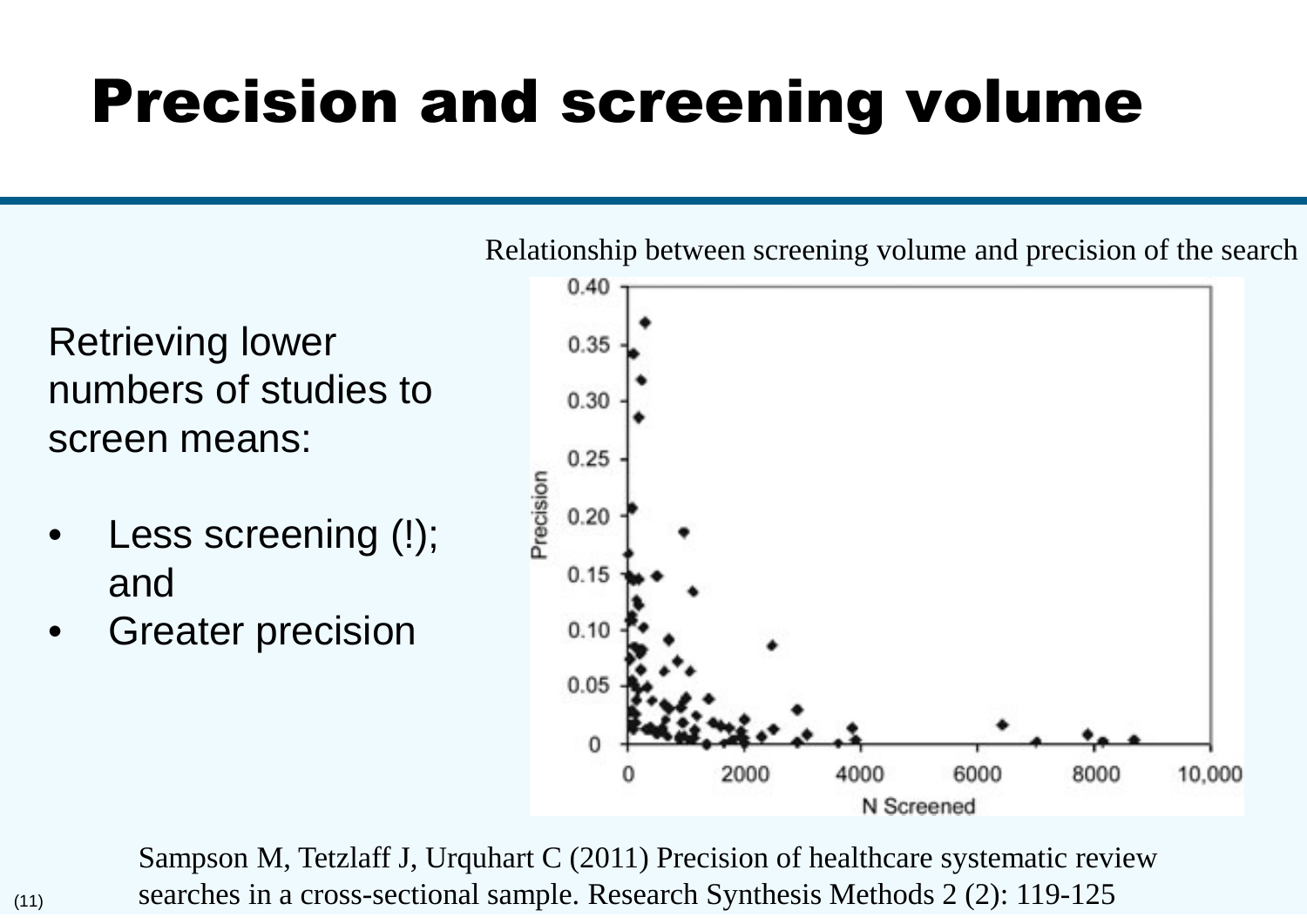#### But we need to search widely…

- Systematic reviews commissioned to inform policymaking are often broad in scope
- Searching to inform policymaking in a UK context often means searching multiple sources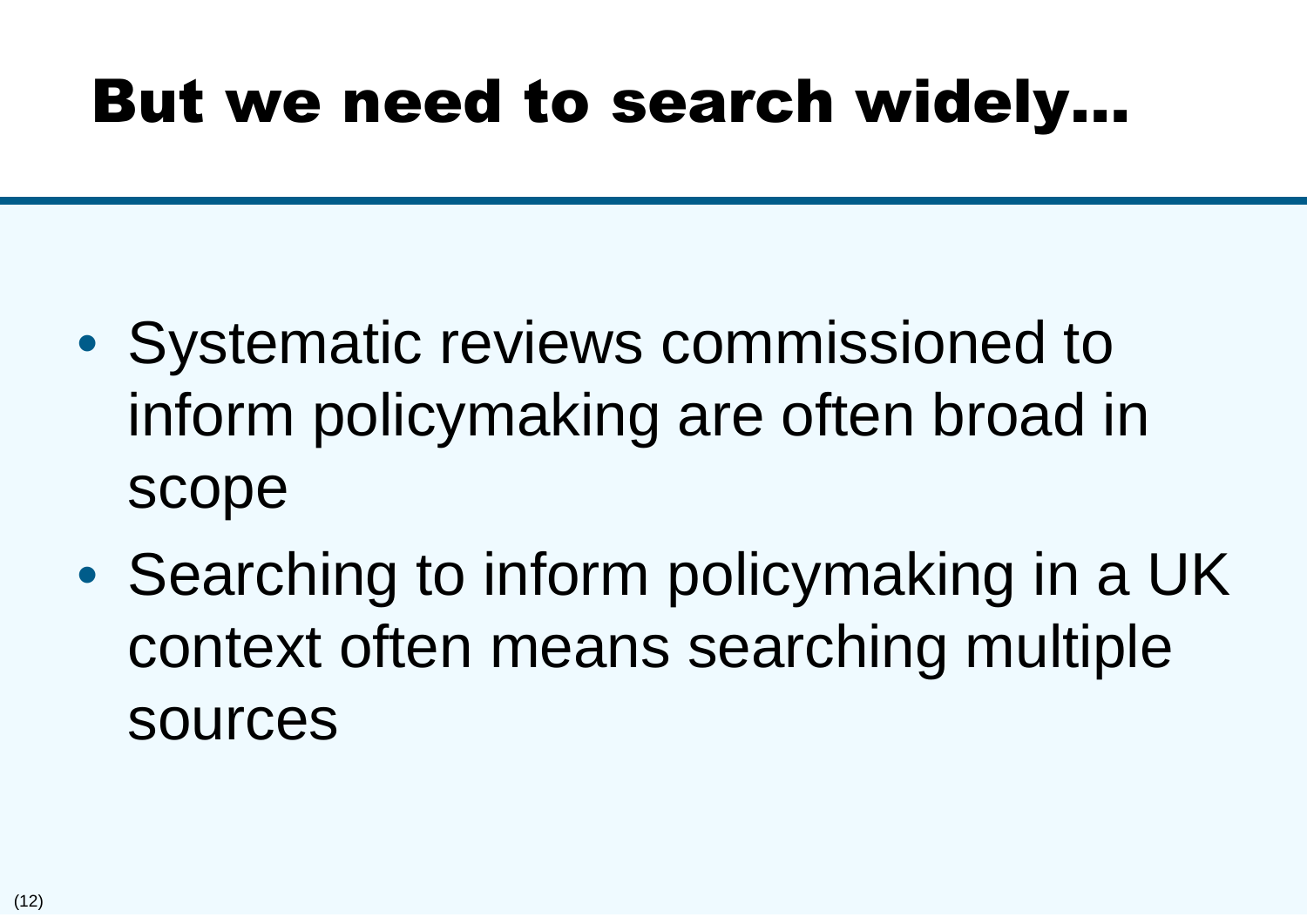#### The impact on a sensitive search

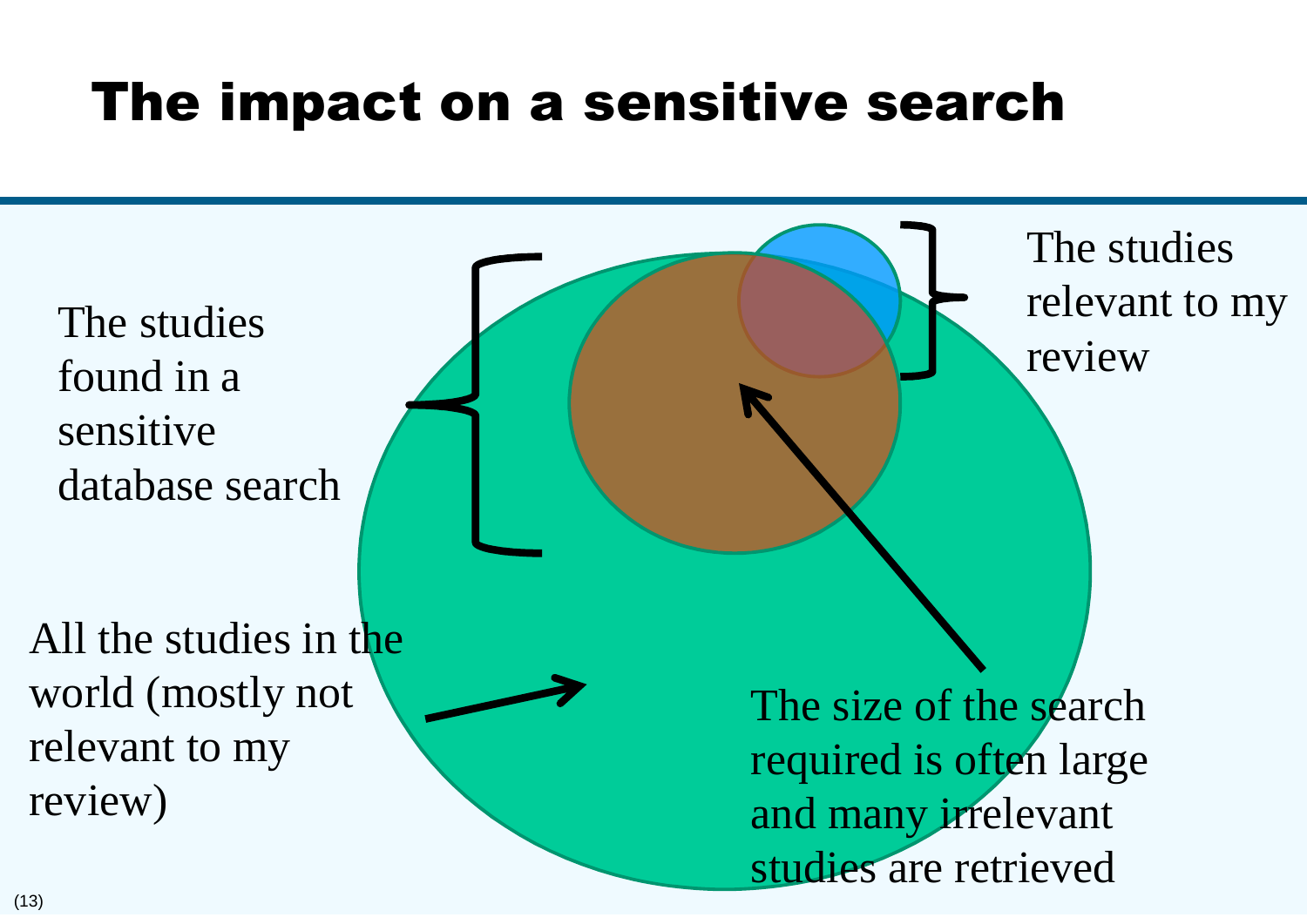#### What can we do?

- Get bigger teams and / or longer timescales; or
- Find a better way of identifying relevant studies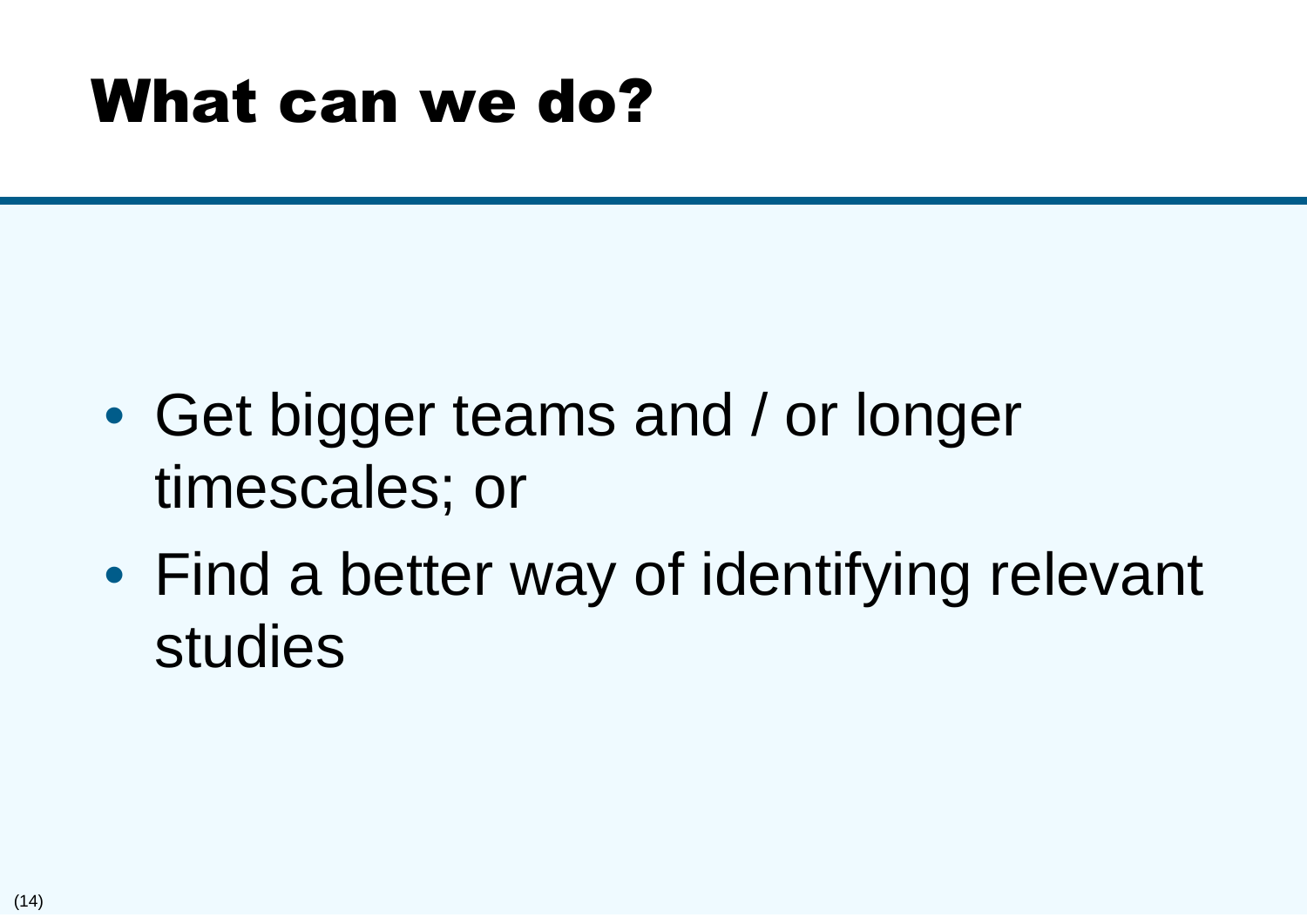#### The screening process

| Firefox *                                                                                                                                                                        |                                                                                                                                                                          |                                                              | $\Box$             |  |  |  |  |  |
|----------------------------------------------------------------------------------------------------------------------------------------------------------------------------------|--------------------------------------------------------------------------------------------------------------------------------------------------------------------------|--------------------------------------------------------------|--------------------|--|--|--|--|--|
| $+$<br>PPI EPPI-Reviewer4 (V.4.2.1.1)                                                                                                                                            |                                                                                                                                                                          |                                                              |                    |  |  |  |  |  |
| PPI http://eppi.ioe.ac.uk/eppireviewer4/                                                                                                                                         |                                                                                                                                                                          | $C$ + $C$ + Google<br>$\mathcal{L}$                          | 俞<br>避,            |  |  |  |  |  |
| Most Visited 000 BBC News   E-mail   EPPI - www   ER3 PPI ER4   ER4 Manager   ER4 Gateway   EPPI-RM S Google   DE Home $\textcircled{x}$ Telerik Forums (3) Web of Knowledge - S | » Bookmarks                                                                                                                                                              |                                                              |                    |  |  |  |  |  |
| Documents Search Diagrams Frequencies Crosstabs Reports Meta-analysis Collaborate My info Screening<br>Document details                                                          |                                                                                                                                                                          | Codes                                                        | $= 0 x$            |  |  |  |  |  |
| Codes                                                                                                                                                                            | Citation details Text document Reference Search Coding record Linked records PDF                                                                                         |                                                              |                    |  |  |  |  |  |
| <b>E</b> ( Auto advance <b>B</b> Hotkeys                                                                                                                                         | Item 14 in current list Next<br><b>X</b> Cancel                                                                                                                          | ← Find on web                                                |                    |  |  |  |  |  |
| 4 <b>20 C</b> P Screening Criteria                                                                                                                                               | Title Smoking hab we secondary school students.                                                                                                                          |                                                              |                    |  |  |  |  |  |
| T&A: Exclude not English   Info                                                                                                                                                  | Author(s) Damas C; Saleiro S;<br>tarinho A ; Fernandes G ;                                                                                                               | Item IDs Internal: 631675                                    |                    |  |  |  |  |  |
| T&A: Exclude on date in or after 1990 [Info]<br>T&A: Exclude not about tobacco [Info]                                                                                            | Month January                                                                                                                                                            | <b>ANT</b><br>Pub type   Journal, Article                    | Read title &       |  |  |  |  |  |
| T&A: Exclude soung people (11-18) Info                                                                                                                                           | Year 2009                                                                                                                                                                | Included? $\sqrt{}$                                          |                    |  |  |  |  |  |
| T&A: Exclude not sources [Info]                                                                                                                                                  | Abstract   BACKGROUND: Smoking is an important ealth risk in general, and responsible fo                                                                                 |                                                              | abstract           |  |  |  |  |  |
| T&A: Exclude not primary research Info                                                                                                                                           | mortality and morbidity. Smoking habits stake arly and adolescence is a notorious<br>NAMETHODS: To assess knowledge on straking and smoking habits in a po               |                                                              |                    |  |  |  |  |  |
| T&A: Exclude not right design   Info                                                                                                                                             | Porto schools, using a Constitutional self administered questionnaire. Collected data<br>1.2 statistics program (2004 version). When TC: A tow of 1,770 students aged 1: |                                                              | 2. Click include / |  |  |  |  |  |
| T&A: bulk exclude - classifier always excludes<br>T&A: Jumpers with knockout terms                                                                                               | mainly female, (58%), answered. Most students (n=952,<br>smoking in their schools. The great majority (n=1639, 92.7% considered a                                        | were unaware o                                               |                    |  |  |  |  |  |
| T&A: Include Qualitative 98+ UK Info                                                                                                                                             | harmful effects of smoking, but only 6.7% could list three or more tobacco-associ                                                                                        |                                                              |                    |  |  |  |  |  |
| $\sqrt{ }$ T&A: Include Quantitative 98+ prevalence of sources $1n\hbar$                                                                                                         | however. Parents and friends were seen as privileged sources of internation. Amo<br>(11.1%) were smokers and the average started to smoke at the age of                  | 5. The m                                                     | exclude            |  |  |  |  |  |
| T&A: Include interventions non-retail access 90+ Info                                                                                                                            | 57,2%) had parents who smoked and 96,4% had friends who smoked, very<br>statistically significant difference ( $p < 0.001$ ). Pocket money was the means                 | s 83.                                                        |                    |  |  |  |  |  |
| Marker Query   Info<br>Marker background Info                                                                                                                                    | Most (60.8%) considered themselves able to stop smoking at any time, while 11<br>more than one pack a day and 9.8% smoked the first cigarette within 5 minutes o         | 3.                                                           | Click 'next' and   |  |  |  |  |  |
| Marker large survey Info                                                                                                                                                         | CONCLUSIONS: The percentage of smokers in this group of teenagers was consid<br>dependence were found. Knowledge of the risks of smoking was poor and informa            |                                                              |                    |  |  |  |  |  |
| Marker International qualitative   Info                                                                                                                                          | schools had an apparently low and variable impact. Parents' and friends' behaviou<br>on the decision to start smoking.                                                   |                                                              | move on to the     |  |  |  |  |  |
| Marker UK survey [Info]                                                                                                                                                          |                                                                                                                                                                          |                                                              |                    |  |  |  |  |  |
| Marker UK intervention   Info                                                                                                                                                    | <b>Files</b>                                                                                                                                                             |                                                              | next reference     |  |  |  |  |  |
|                                                                                                                                                                                  | Upload<br>Title                                                                                                                                                          | $\nabla$ Document $\nabla$ Extension $\nabla$ Delete<br>View |                    |  |  |  |  |  |
|                                                                                                                                                                                  |                                                                                                                                                                          |                                                              | (repeat)           |  |  |  |  |  |
| Status: Normal. Last Code Update: 26/09/2011. The Online Shop is active in the [Show More]   User: James Thomas   Review: Young people's access to tobacco: a mixed-method       |                                                                                                                                                                          |                                                              |                    |  |  |  |  |  |
|                                                                                                                                                                                  |                                                                                                                                                                          |                                                              |                    |  |  |  |  |  |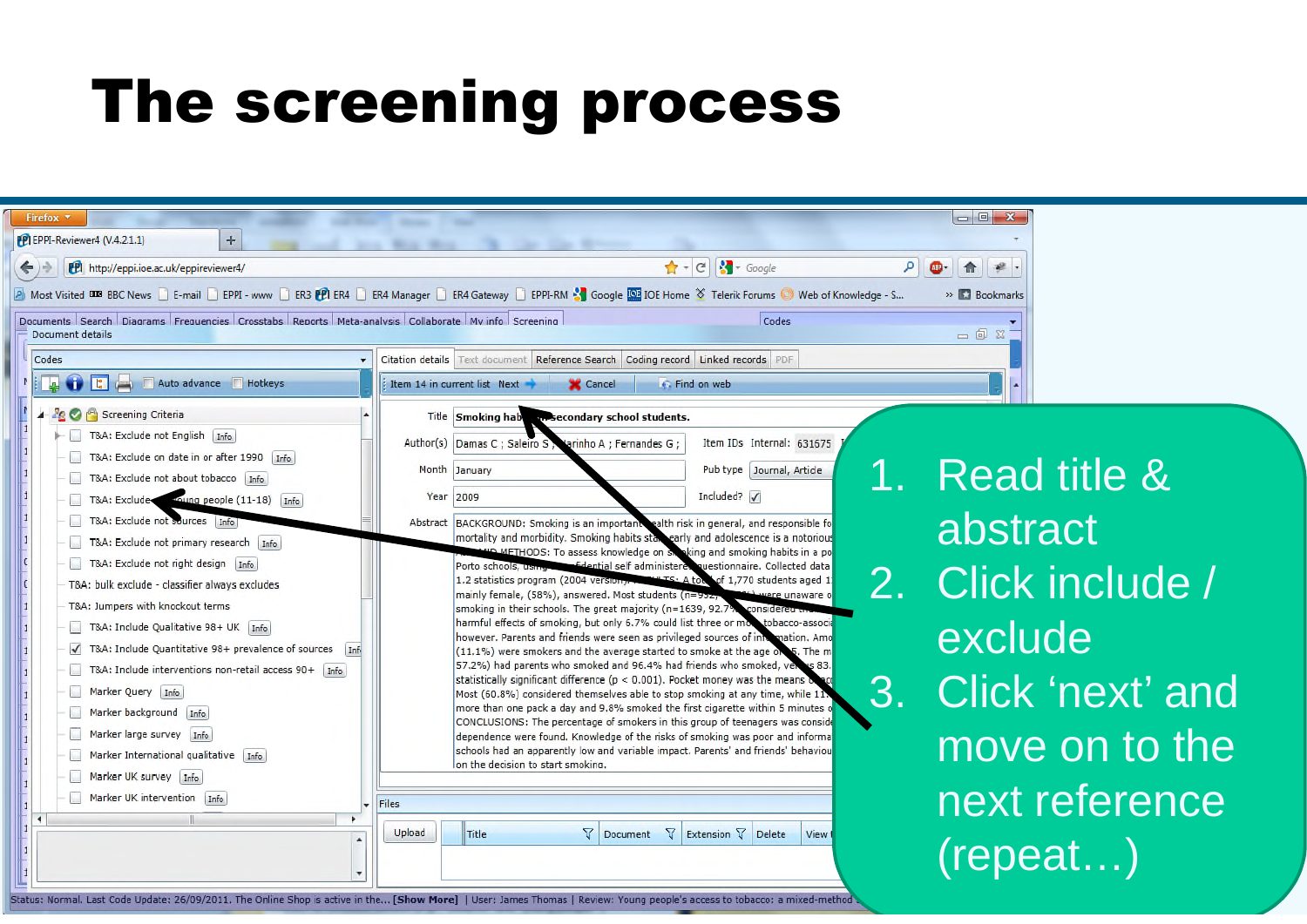#### The screening process

- Traditional screening methods require that every reference be screened manually
	- Hence the size of the pool of studies to be screened is limited according to the resources available
- This assumes that the relevant studies are randomly distributed throughout all the retrieved studies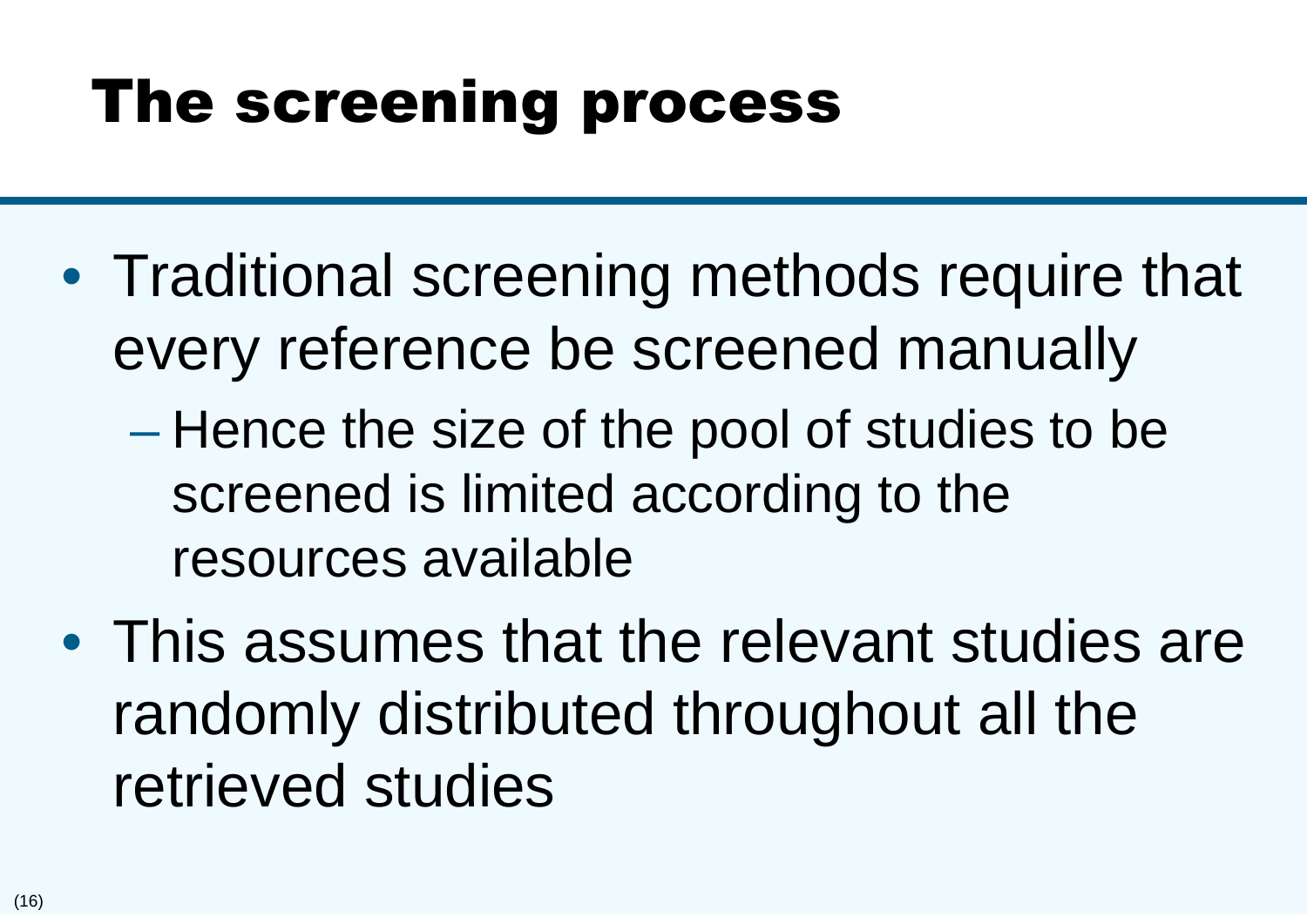## Moving the goalposts

- Text mining changes the distribution of relevant studies
- The 'next' study has a higher chance of being relevant

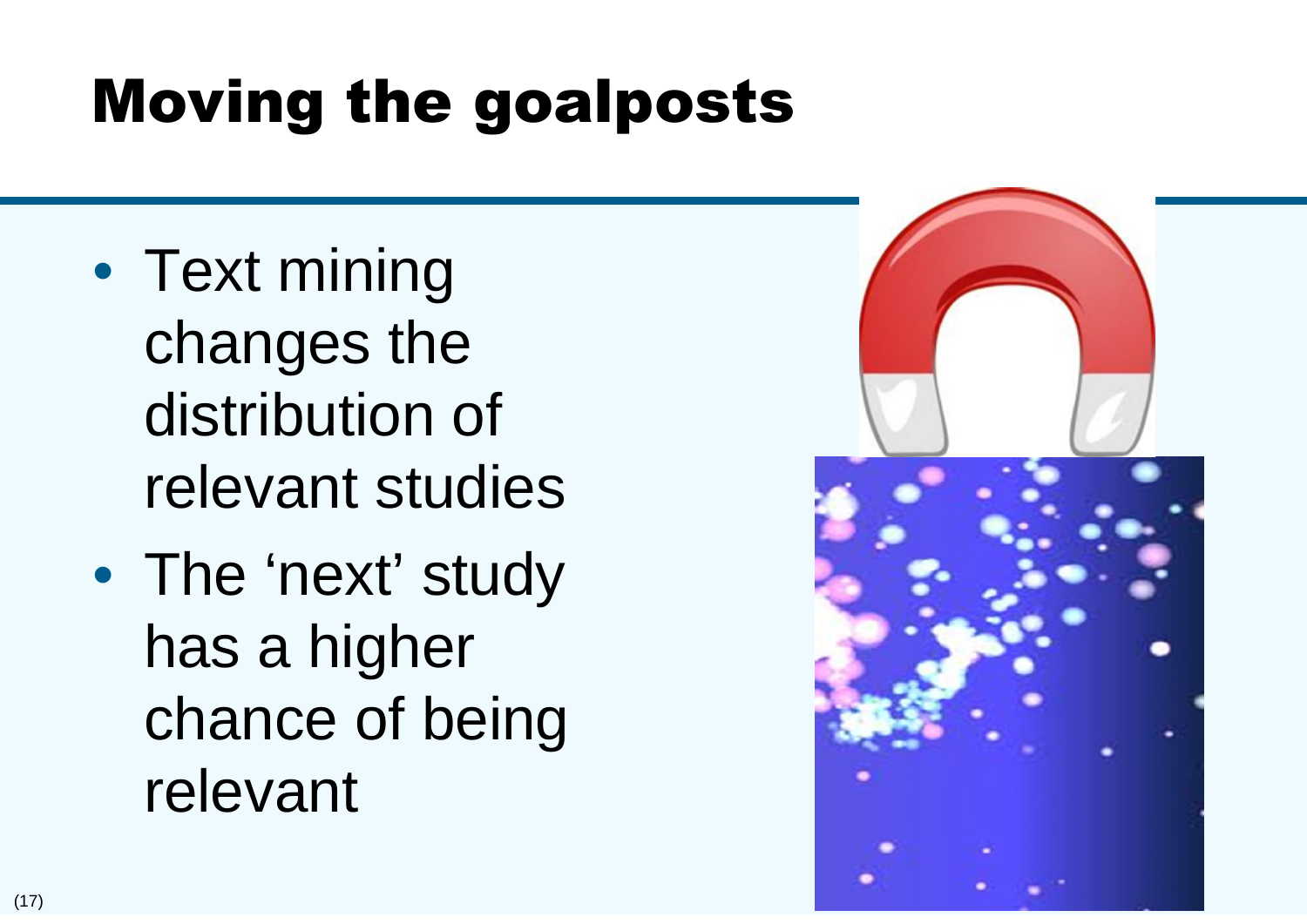#### Two technologies

- Term recognition (extraction) – 'screening prioritisation'
- Automatic classification
- (also automatic clustering, but that's another story)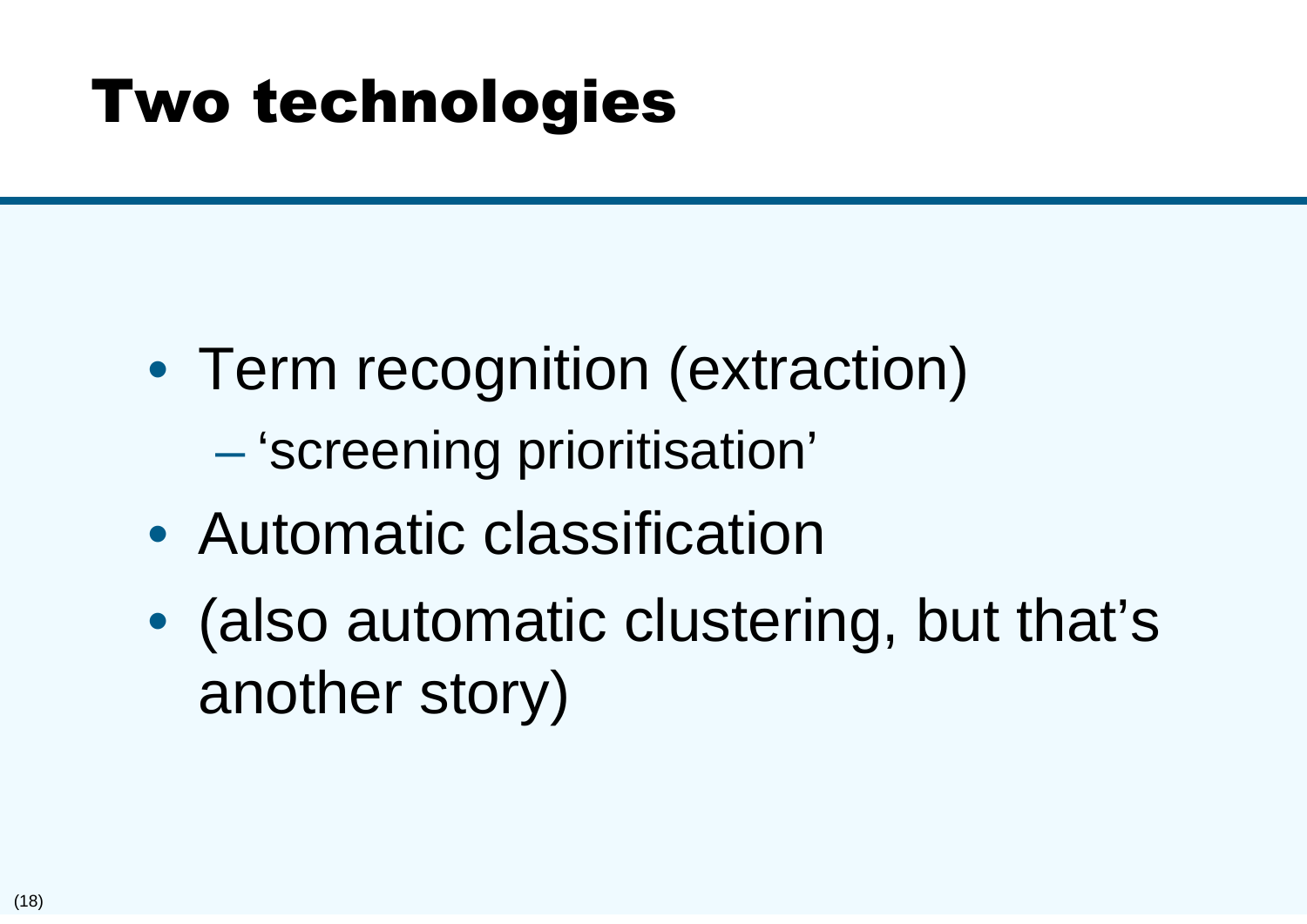#### Term List - Internet Explorer provided by Dell about:blank Term recognition File Edit View Favorites Tools Help Rank **Term Score** 1 body size 64 875 2 overweight child 17 3 voung people → http://www.nactem.ac.uk/software Q + 図 d X James Thomas - Outlow PP EPP File Edit View Favorites Tools Help 4 body shape 5 interpretive synthesis **TerMine (C-value) analysis**  $6$  aggregative synthesis 6 overweight people Found 235 terms in 4.71 seconds - all terms (in table) (in text) - threshold:  $0$  Apply 8 additional file 8 low quality 8 other section Background, 11 public health 4.8 There are high levels of concern about childhood obesity, with obese children be 12 uk child Children 's attitudes to this issue can inform The National Centre for 12 systematic review This systematic re 12 physical activity shape or weight a Text Mining's TerMine 15 datum collection method 3.169925 15 body size matter 3.169925 Methods. tool analyses the text 17 obese child We conducted ser of 1997 which rep from the relevant titles & 17 size-related abuse their methods, Inc. 17 young child **Findings were syn** abstracts and identifies findings from close 17 acceptable body also consulted you their most significant 21 nationwide public health research programme 2.321928 22 public health research 2.169925 Results. terms. (Other methods 23 healthy size We included 28 st abuse and isolatio include standard TF-IDF)23 childhood obesity characteristics to o their shape. 23 thin body size ideal

 $\Box$ e

 $\overline{2}$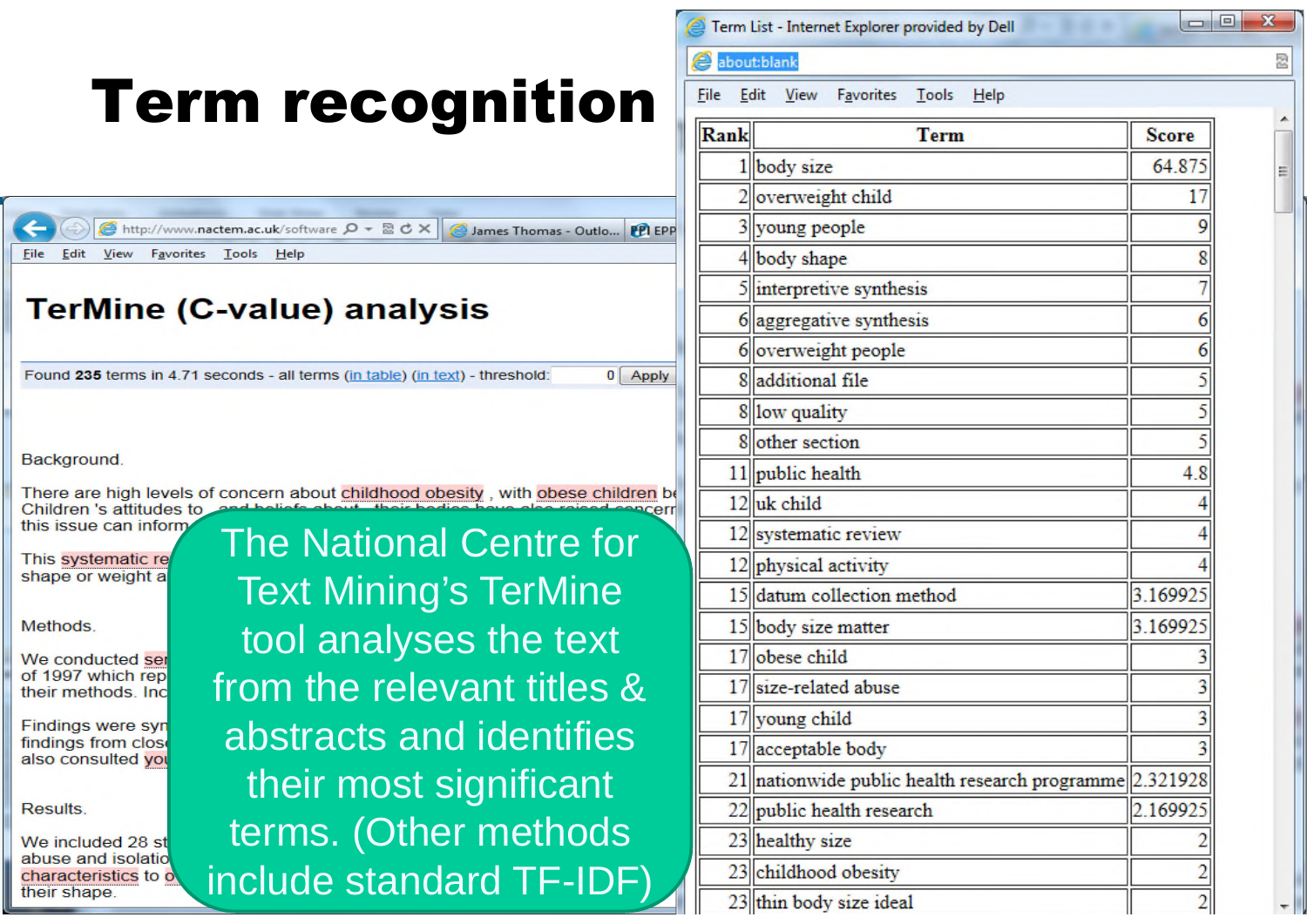#### Terms are combined in a weighted search

#### • 'ISABOUT (

• "art therapy" weight(1), "physical activity" weight(0.952), "sport participation" weight(0.802), "mental health" weight(0.747), "control group" weight(0.702), "young people" weight(0.602), "music therapy" weight(0.592), "web site" weight(0.551), "tai chi" weight(0.531), "youth sport" weight(0.516), "sport participant" weight(0.401), "odd ratio" weight(0.401), "volunteer youth sport coach" weight(0.401), "greek traditional dance" weight(0.397), "public library" weight(0.351), "community theatre" weight(0.351), "martial art" weight(0.351), "team sport" weight(0.351), "lifetime incidence" weight(0.351), "athletic identity" weight(0.351), "easy tai chi" weight(0.347), "body image dissatisfaction" weight(0.347), "visual art" weight(0.334), "receptive language skill" weight(0.318), "body image" weight(0.317), "music education" weight(0.301), "rett syndrome" weight(0.301), "therapeutic art-making" weight(0.301), "arts-related predictor" weight(0.301), "alcohol intoxication" weight(0.301), "job satisfaction" weight(0.301), "community-based art classroom" weight(0.268), "experimental group" weight(0.251), "rugby player" weight(0.251), "blood pressure" weight(0.251), "fracture risk" weight(0.251), "therapeutic theatre" weight(0.251), "socioeconomic status" weight(0.251), "cultural expenditure" weight(0.251), "aggressive behavior" weight(0.251), "physical ability" weight(0.251), "recreational sport" weight(0.251), "yoga group" weight(0.251), "physical exercise" weight(0.251), "yogic practice" weight(0.251), "practical implication" weight(0.251), "creative art" weight(0.245), "box office revenue" weight(0.238), "diastolic blood pressure" weight(0.238), "confirmatory factor analysis" weight(0.238), "lumbar bone density" weight(0.238), "senior activity center" weight(0.238), "public cultural expenditure" weight(0.238), "oxford medial unicompartmental knee arthroplasty" weight(0.233), "library service" weight(0.201), "stigma consciousness" weight(0.201), "soccer world cup final" weight(0.201), "athletic identity measurement scale" weight(0.201), "football player" weight(0.201), "entertainment-education radio soap opera" weight(0.201), "physical disability" weight(0.201), "music activity" weight(0.201), "silver yoga" weight(0.201), "lumbar bone mineral density" weight(0.201), "art classroom" weight(0.201), "young child" weight(0.201), "sleep quality" weight(0.201), "dependent variable" weight(0.201), "massachusetts avenue 7th floor" weight(0.201), "state anxiety" weight(0.201), "social identity" weight(0.201), "teaching method" weight(0.201), "explanatory power" weight(0.201), "positive emotion" weight(0.201), "health status" weight(0.201), "research project" weight(0.201), "psychologic profile" weight(0.201), "leisure activity" weight(0.201), "united state" weight(0.201), "insomniac prisoner" weight(0.201), "poor sport behavior" weight(0.188), "scottish highland game" weight(0.188), "physical fitness activity" weight(0.188), "parent-created sport climate" weight(0.188), "highland game" weight(0.175), "bone density" weight(0.175), "age group" weight(0.175), "world cup" weight(0.163), "exploratory factor analysis" weight(0.159), "adolescent sex offender" weight(0.159), "mental health indicator" weight(0.159), "spectator decision-making inventory" weight(0.159), "feminist performance activism" weight(0.159), "contemporary anti-war movement" weight(0.159), "radio communication project" weight(0.159), "no big deal" weight(0.159), "long-term care facility" weight(0.159), "chestnut street suite" weight(0.159), "black football player" weight(0.159), "active music therapy" weight(0.159), "publisher sage publications." weight(0.159), "spinal cord injury" weight(0.159), "art therapy group" weight(0.159), "visual art programme" weight(0.159), "35-year-old age group" weight(0.159), "radial bone density" weight(0.159), "poor sportspersonship behavior" weight(0.159), "soft tissue injury" weight(0.159)

 $(20)$   $\bullet$ 

• )')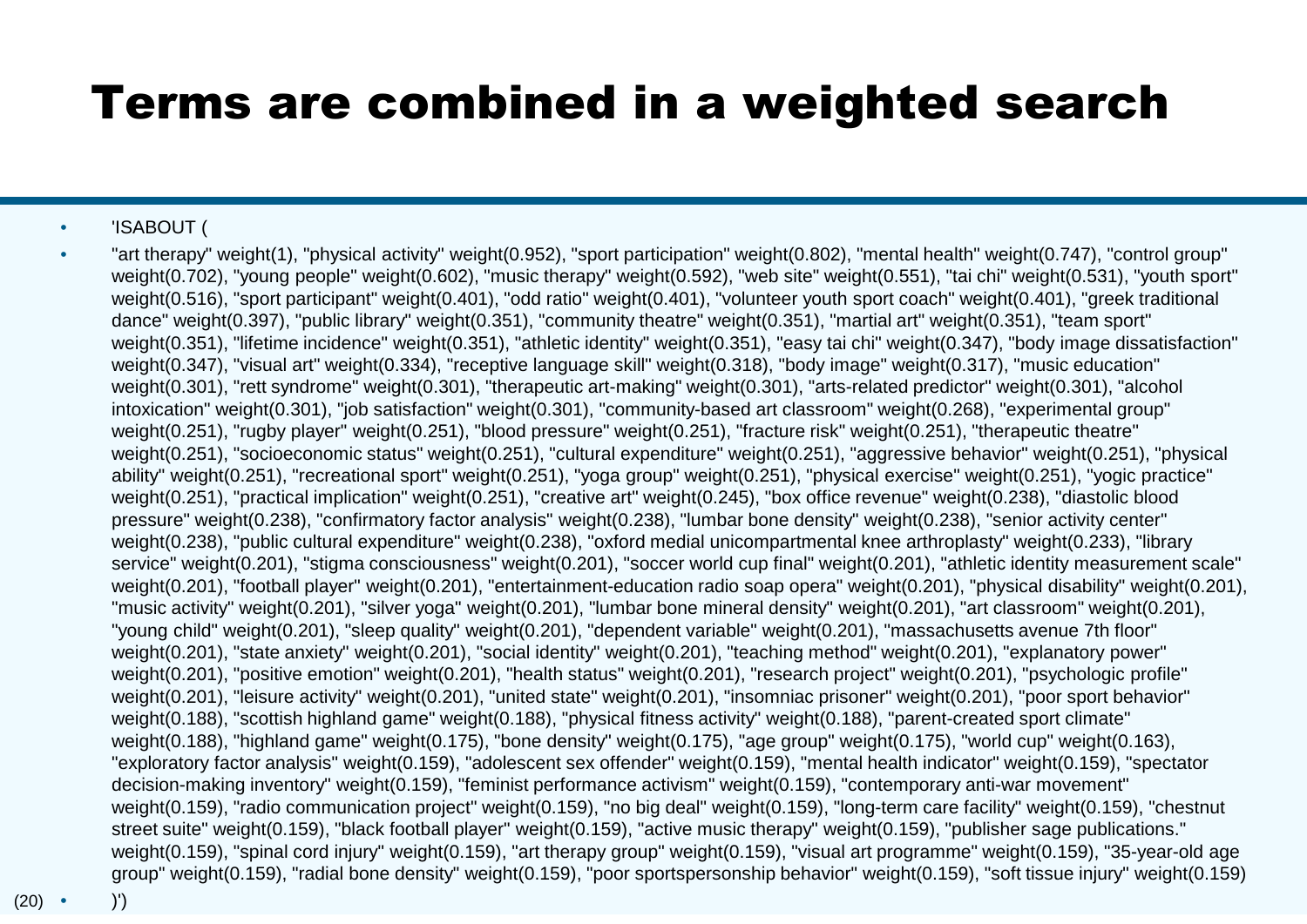### The result

- The result is an ordered list of titles and abstracts
	- With those that are *most similar* to the ones already marked as 'include' at the top
- The person screening continues to screen as usual, but behind the scenes the titles and abstracts remaining are re-ordered regularly (e.g. every 25 items)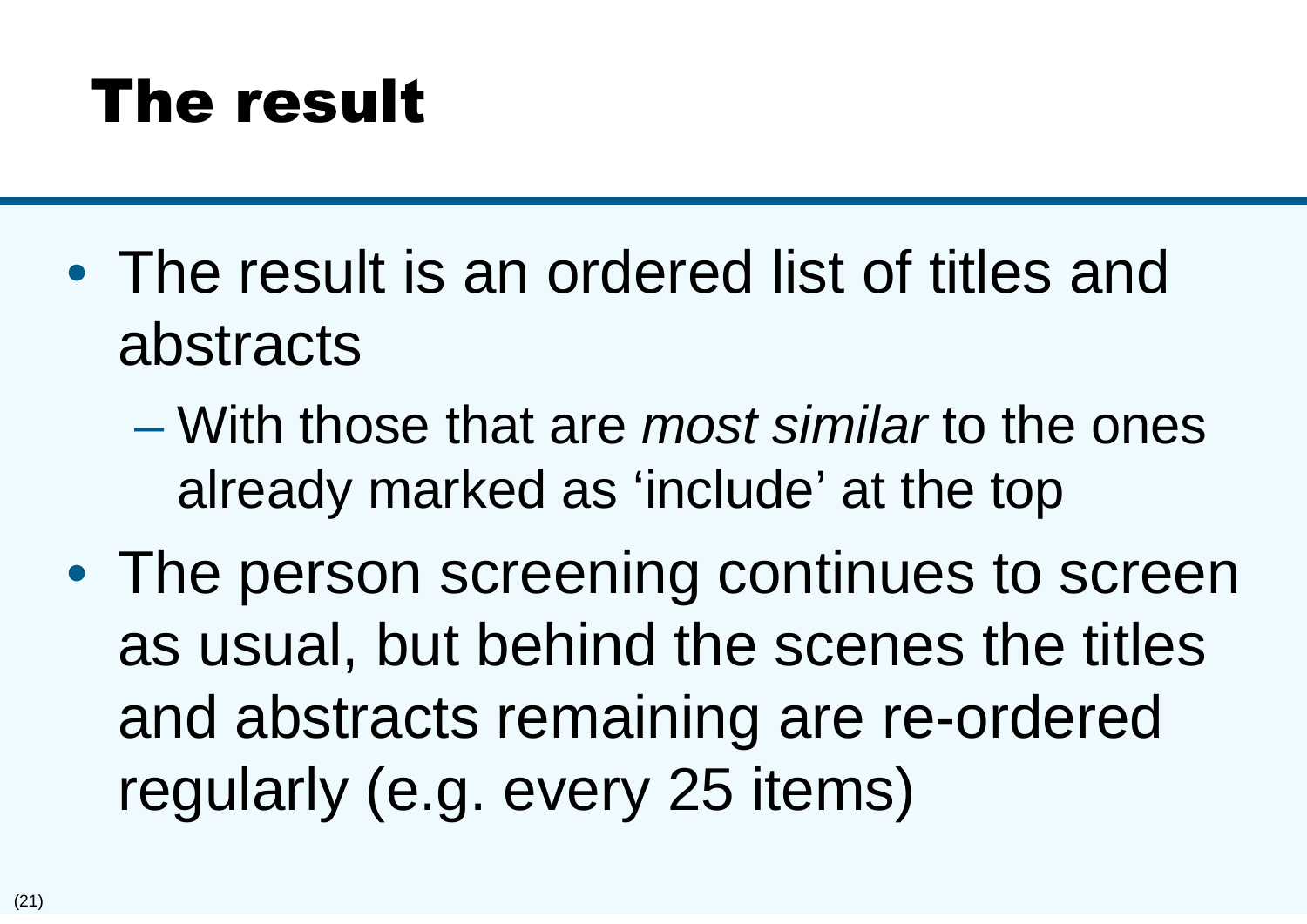## Automatic classification

- Appears to the reviewer to be much the same as the other method
- Behind the scenes, a *support vector machine* is automatically classifying every remaining reference as being included or excluded
- Potentially a more refined approach -

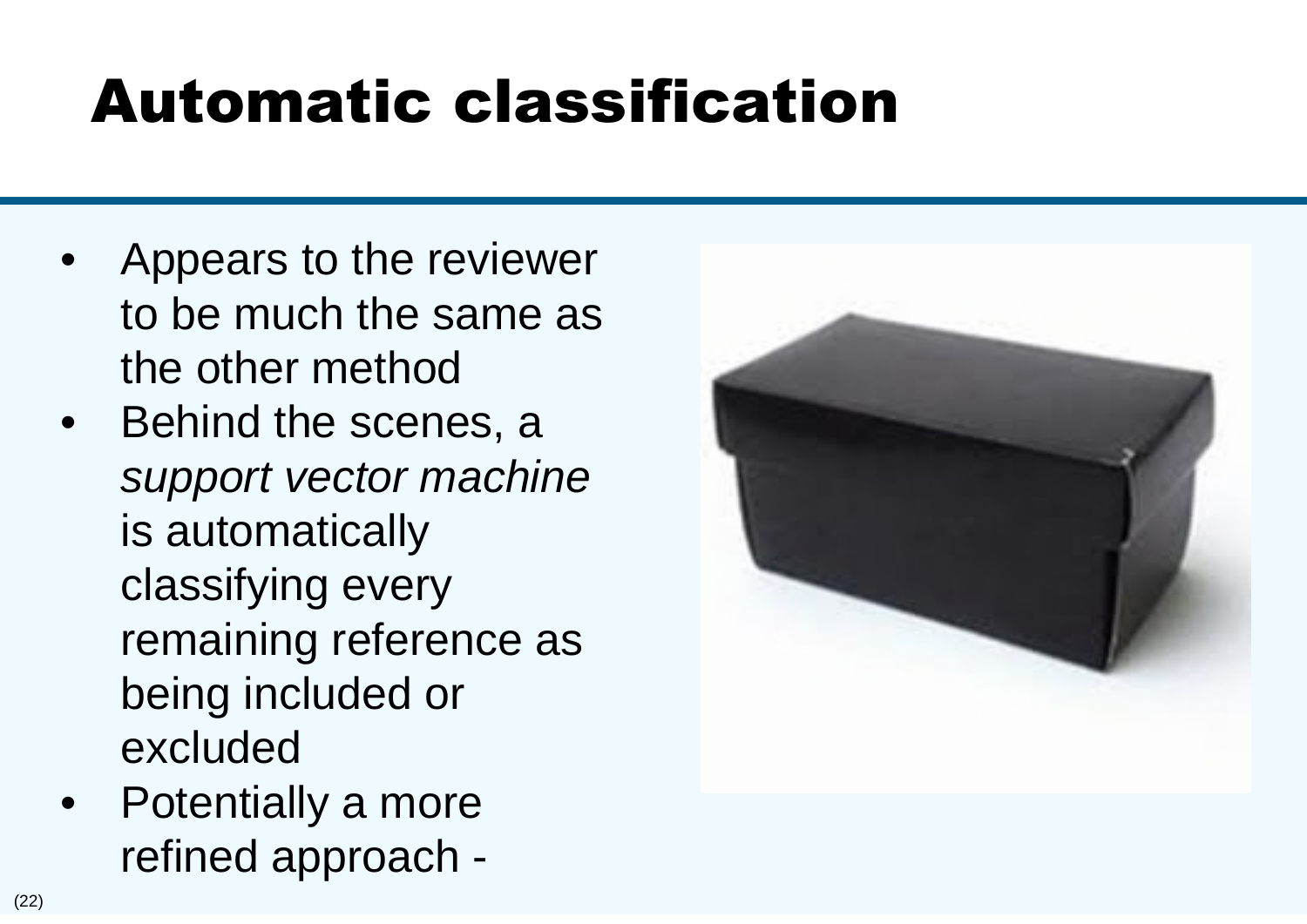## Additional refinements / issues

- Target 'boundary' items not those that can be easily classified as include or exclude
- We need to protect against *hasty generalisation*: i.e. 'teaching' the machine to look for certain subsets of studies
	- Use another tool to act as a check on the classifier such as reviewer-identified terms\* or automatic clustering
- \* Wallace BC, Small K, Brodley CE, Trikalinos TA (2010) Active Learning for Biomedical Citation Screening. ACM SIGKDD Conference on knowledge discovery and data mining, Washington.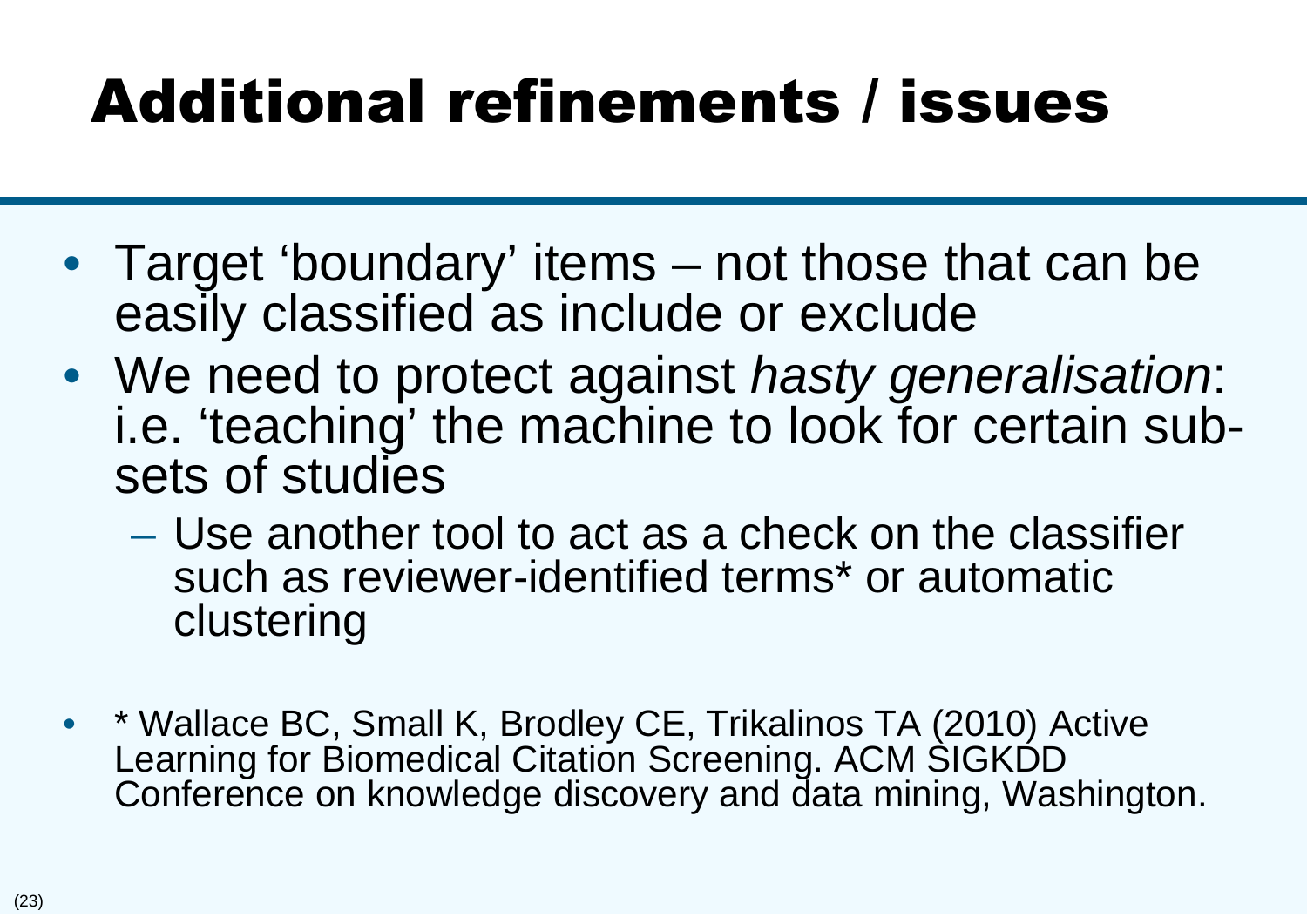## Does it work?

- More research is needed
- Simulation studies using data from completed reviews refine appropriate technologies
- Active use of these tools in reviews helps to develop methods
	- E.g. 'Baseline inclusion rate'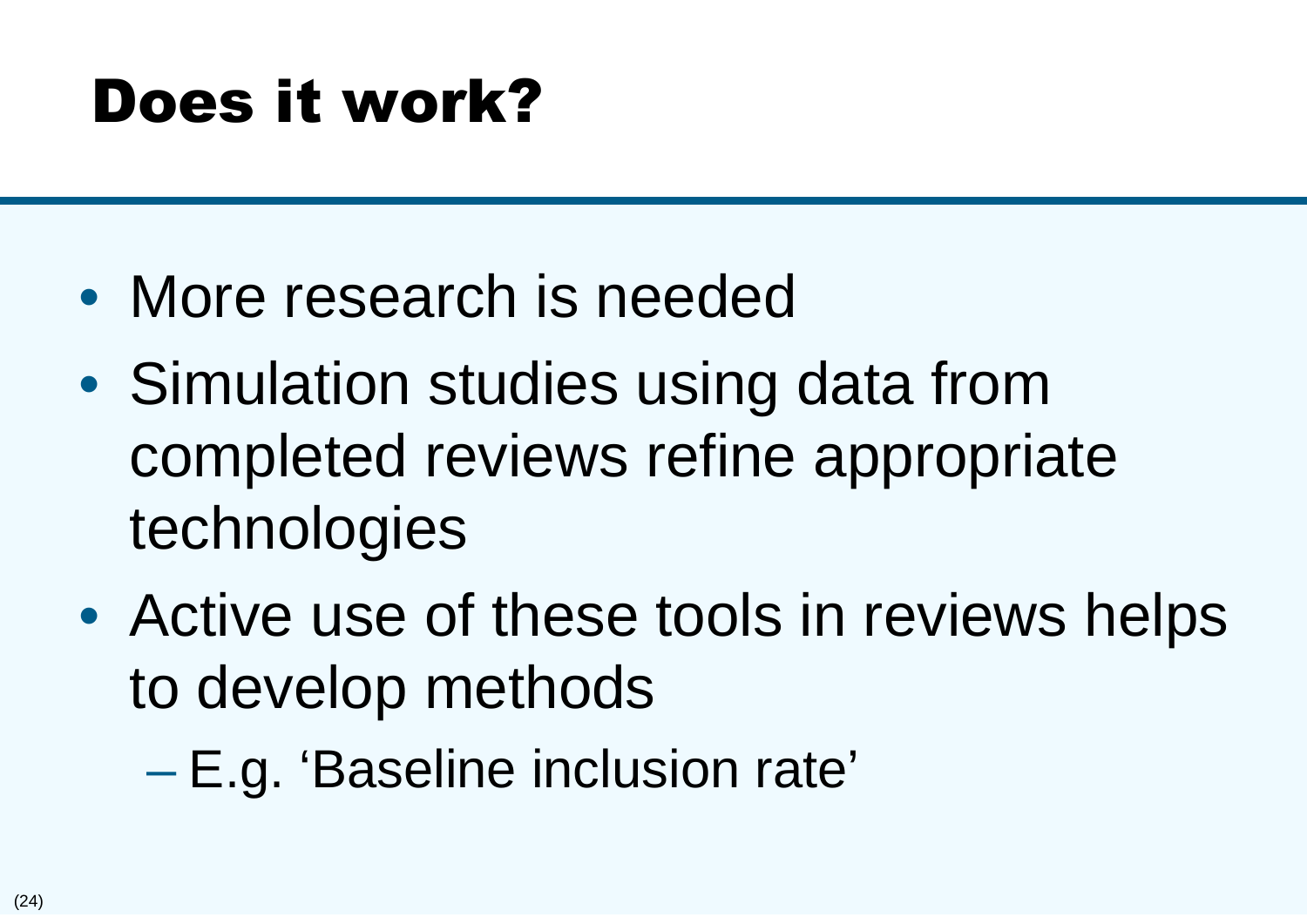## But does it work?

- Preliminary evaluations are promising
- E.g. in a review about young people's access to tobacco:
	- 36,000 titles and abstracts to screen
	- Baseline inclusion rate: 1.81%
		- i.e. about 652 items
	- 656 items identified as being relevant after screening 9,100 items (7.16%)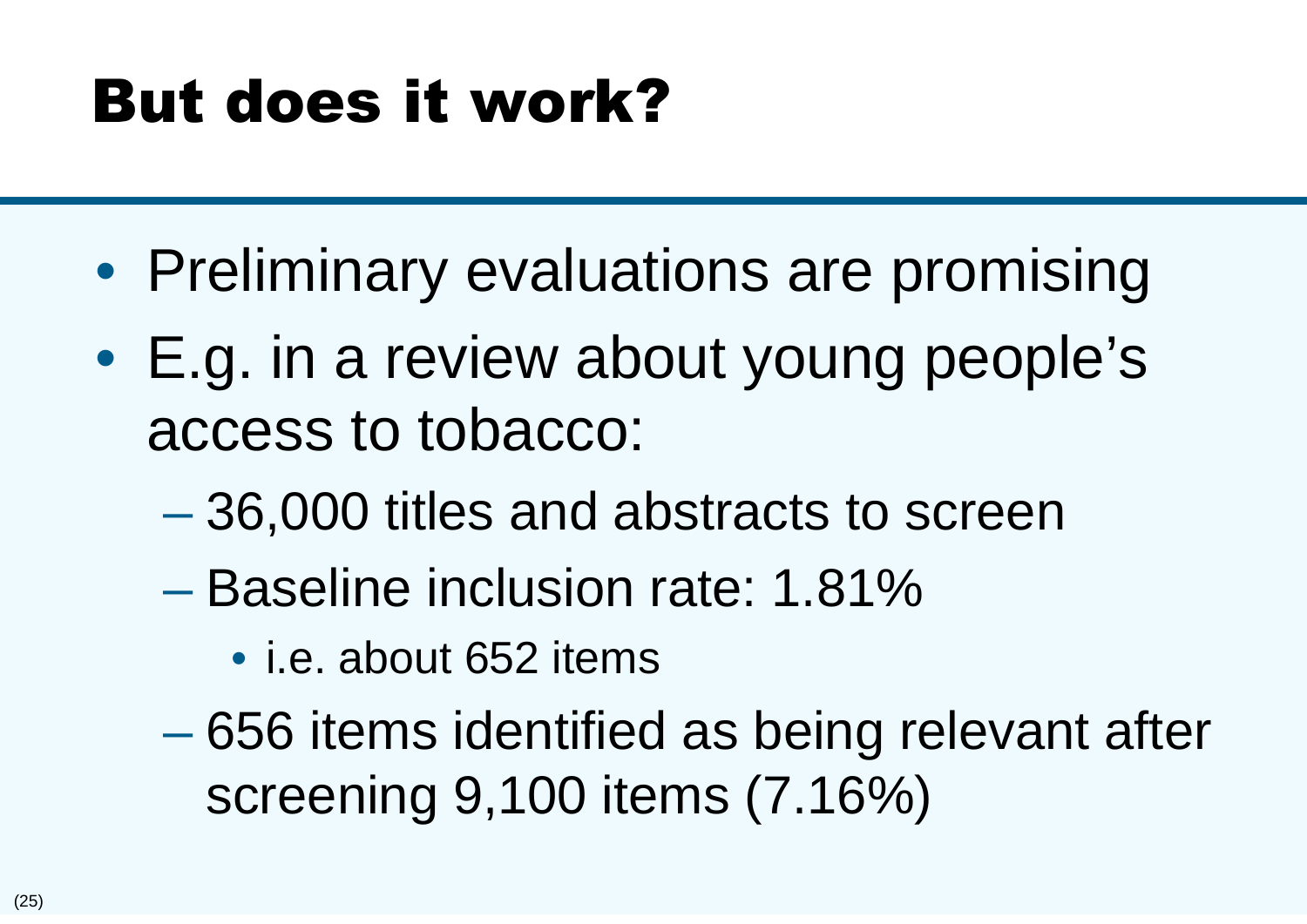## Conclusions (1)

- Text mining enabled us to identify the expected number of relevant studies with only 25% of the usual manual work, saving time.
- Prioritised screening allows the full-text document retrieval process to begin sooner, which can help prevent disruptions to workflow caused by delays in accessing copies of documents .
- One possible limitation is that it is impossible to know whether everything that was relevant has been found – short of reading all 36,000 titles and abstracts.
- Wallace et al also found that classification offered large potential savings in the screening burden.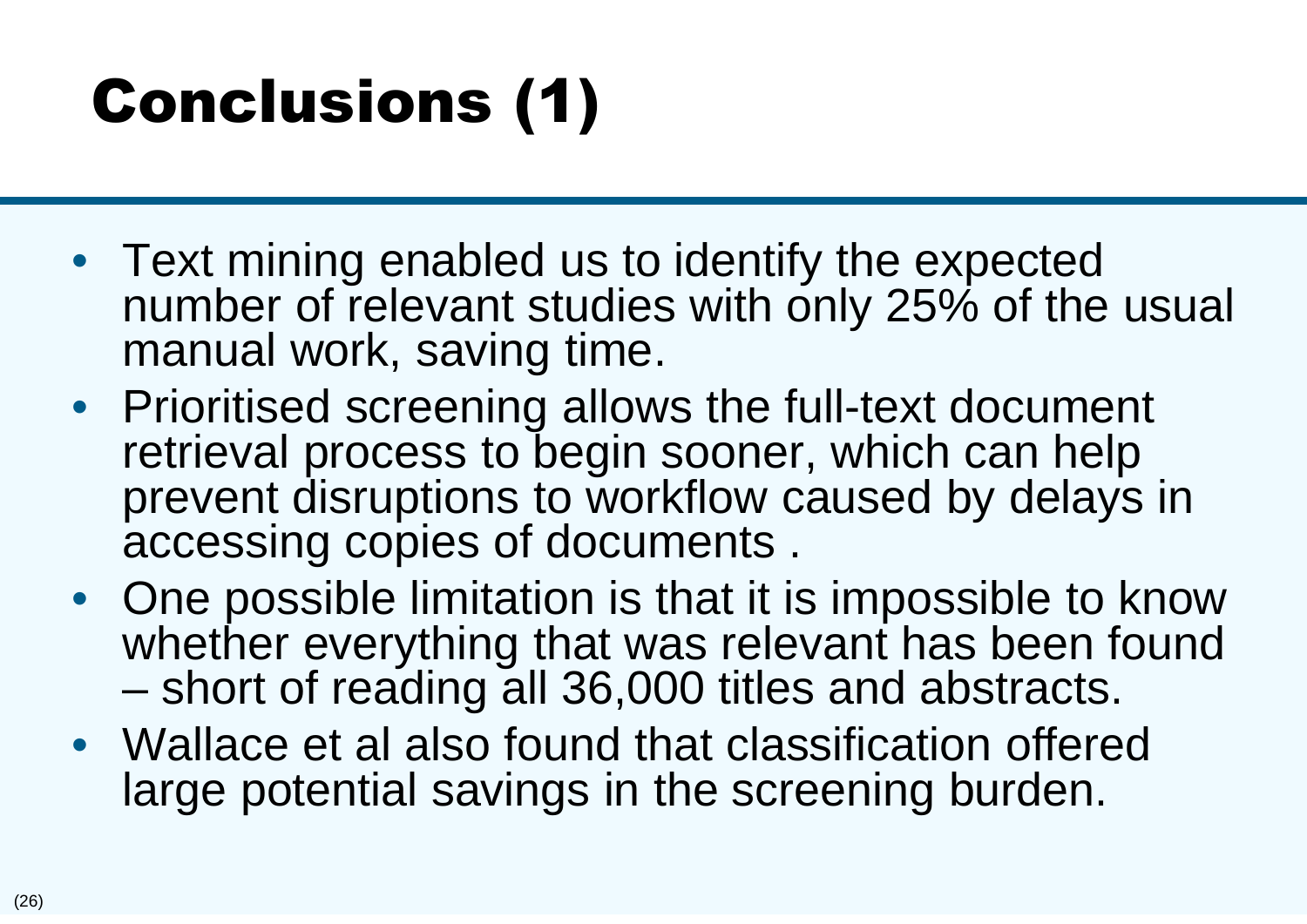# Conclusions (2)

- Further evaluative work is needed before we are able to be more definitive.
- This method is highly promising and may save significant time and money, enabling research to be made available to policy and practice in a more timely way than can be achieved currently.
- Text mining shifts the emphasis of identification from the searching stage to screening. The bespoke nature of text mining tools allows greater control over the reasons for potentially missing relevant studies than can be achieved by narrowing the search process.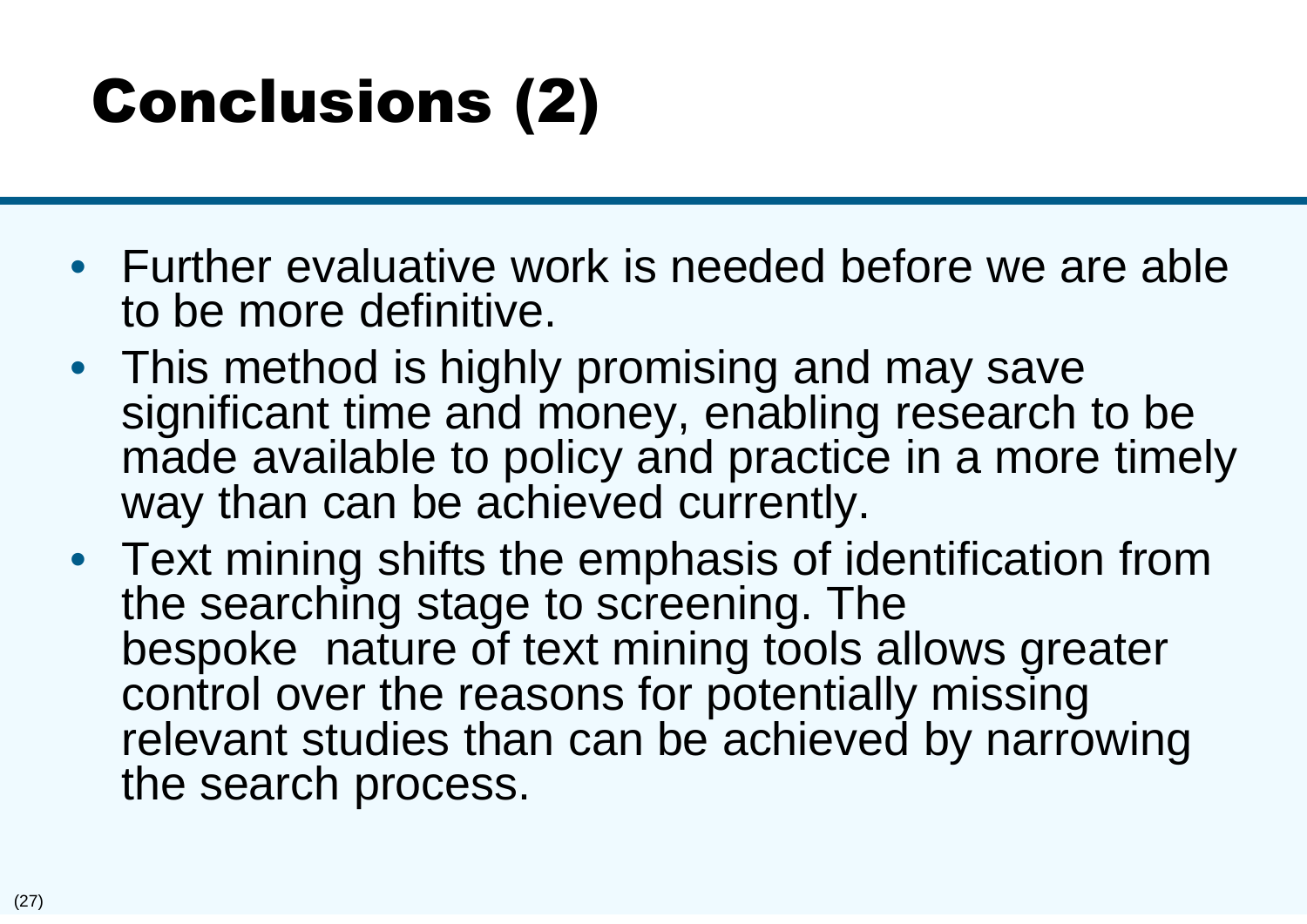## Further information

- Thomas J, McNaught J, Ananiadou S (2011) Applications of text mining within systematic reviews. *Research Synthesis Methods*. 2(1): 1-14.
- Ananiadou S, Okazaki N, Procter R, Rea B, Sasaki Y, Thomas J (2009) Supporting Systematic Reviews using Text Mining. *Social Science Computer Review*. 27(4)